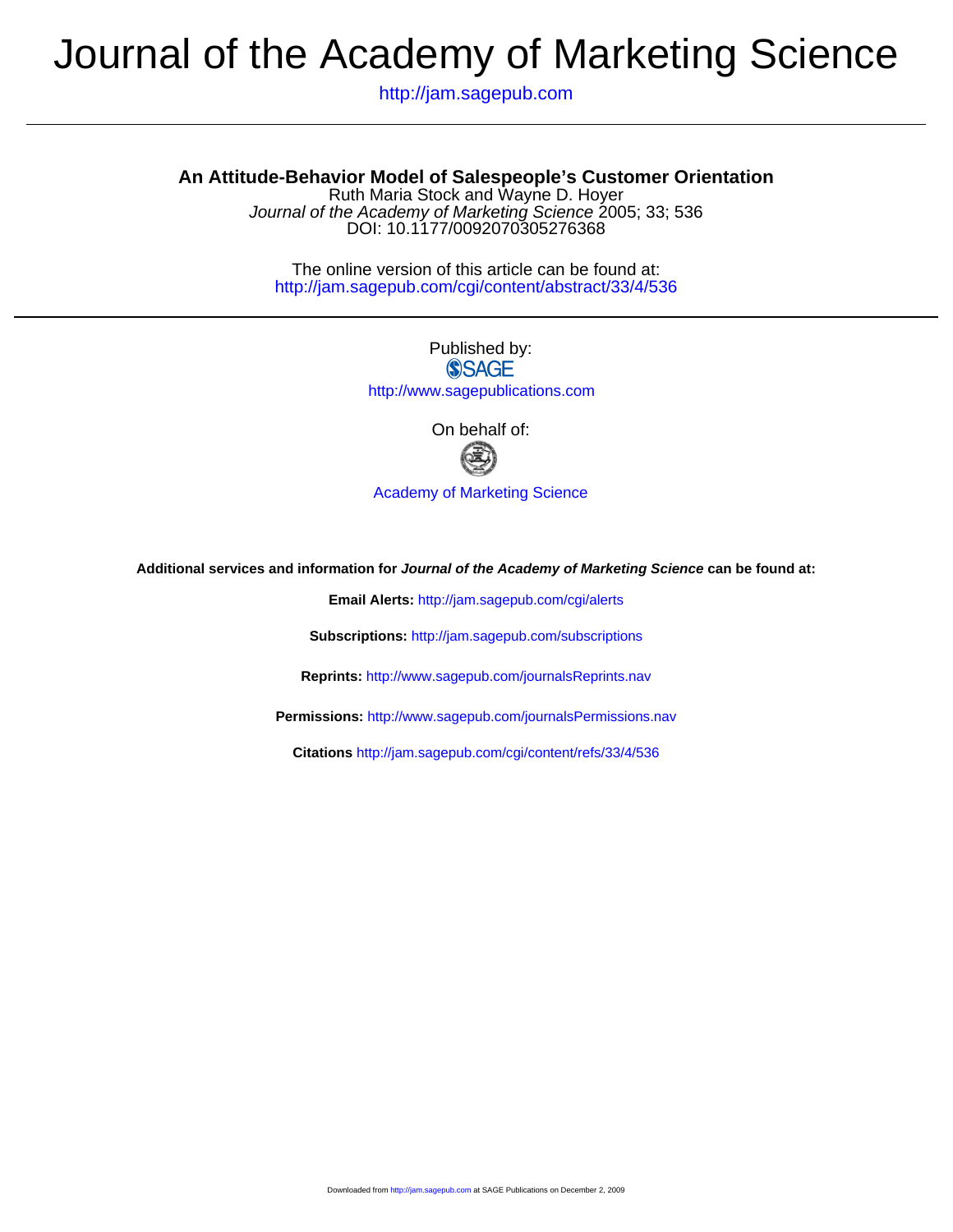# **An Attitude-Behavior Model of Salespeople's Customer Orientation**

# **Ruth Maria Stock**

*University of Hohenheim, Stuttgart*

# **Wayne D. Hoyer**

*University of Texas at Austin*

*The goal of this article is to provide deeper insights into the construct of customer orientation at the individual level. The article has three main objectives: First, this study provides a two-dimensional conceptualization of customer orientation that distinguishes between attitudes and behaviors. Second, it explores direct and indirect effects of customer-oriented attitudes on customer satisfaction. Third, the authors propose and examine a positive moderating effect of empathy, reliability, and expertise on the link between customer-oriented attitude and customeroriented behavior and a negative moderating effect of salespeople's restriction in job autonomy. The analysis is based on dyadic data that involve judgments provided by salespeople and their customers across multiple manufacturing and services industries in a business-to-business context. Results support the authors' two-dimensional conceptualization of customer orientation. The authors also find that customer-oriented attitudes have a direct effect on customer satisfaction. The four proposed moderating effects are also in evidence.*

*Keywords: customer orientation; employee attitudes; attitude-behavior model; salesperson characteristics; business-to-business marketing*

In recent years, marketing researchers and practitioners have been very interested in the concept of customer orientation. Research on this topic has been conducted at two

**Journal of the Academy of Marketing Science. Volume 33, No. 4, pages 536-552. DOI: 10.1177/0092070305276368 Copyright © 2005 by Academy of Marketing Science.** levels of analysis—the organizational level (e.g., Homburg and Pflesser 2000; Kennedy, Goolsby, and Arnould 2003; Kohli and Jaworski 1990; Rindfleisch and Moorman 2003) and the individual level (e.g., Brown, Boya, Humphreys, and Widing 1993; Hoffman and Ingram 1991). Research at the *organizational* level has focused on the concept of "market orientation" that fundamentally establishes tenets of organizational behavior with respect to a firm's customers and competitors. In contrast, research at the *individual* level relates to the interpersonal contact between employees and customers. A key aspect of customer orientation at the individual level relates to the "ability of the salespeople to help their customers and the quality of the customer-salesperson relationship" (Saxe and Weitz 1982:343). In this context, customer orientation refers to the employee's behaviors that are geared toward satisfying customers'needs adequately.

Despite the quantity of research on customer orientation, there is an important conceptual limitation associated with the extant literature. Specifically, scholars have typically focused on customer-oriented *behaviors*such as discussing the customers' needs, helping customers to achieve their goals, and influencing customers by providing information rather than by asserting pressure (for an overview, see Donavan, Brown, and Mowen 2004; Thomas, Soutar, and Ryan 2001). Building on previous research, our study draws a distinction between customeroriented *attitudes* and behaviors. This distinction is relevant from both a managerial and an academic perspective.

First, a key task of managers in charge of customer contact personnel is to implement a continuous customer orientation among employees. An important problem in business practice is that employees can behave or "act" in a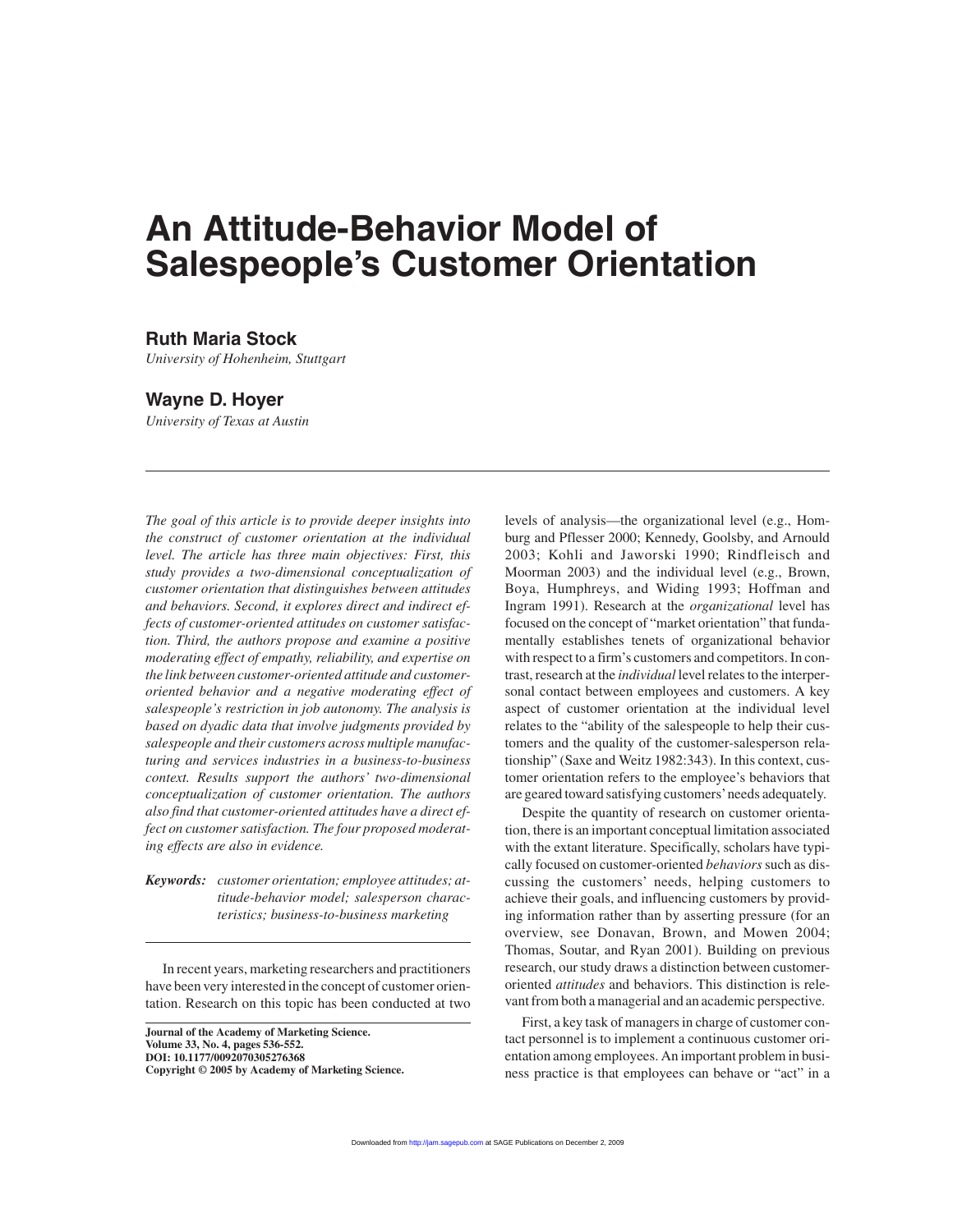Thus, the distinction between customer-oriented attitudes and behaviors is critical for managers since they should try to understand and influence both employees' attitudes and behaviors. Focusing only on customeroriented behavior is likely to lead to the type of superficial customer orientation described above. Moreover, attitudes are known to be more stable than behaviors (Williams and Wiener 1996). Thus, if managers can establish a high level of customer orientation in their employees' attitudes, this will generate a higher level of stability in behavior as compared to only training employees to behave in a customeroriented way. As Peccei and Rosenthal (2000) noted, it is critical to "instill or to strengthen proactive service *attitudes or values* among front line workers as an important route to the desired customer-oriented behaviors" (pp. 562-563). While influencing attitudes is not as easy for managers as influencing behaviors, there are certainly a number of managerial approaches that can influence employees' attitudes. Managers can either screen on potential employees in terms of their orientation toward customers or they can attempt to instill positive customeroriented attitudes into employees very early in their training and employment (i.e., before their attitudes become well formed and are difficult to change).

Second, from an academic perspective, this distinction permits an in-depth analysis of the relationship between customer-oriented attitudes and behaviors. An interesting question is whether there are circumstances when customer-oriented attitudes influence corresponding behaviors more or less strongly. Against this background, we analyze moderating effects of salespeople and situational characteristics on the link between customeroriented attitudes and behaviors. As an example, if job autonomy is low, the salesperson might not be able to transfer his or her positive attitude into positive behavior. Support for the relevance of this issue comes from research in psychology and marketing that has shown in many domains that attitude-behavior relationships are subject to systematic moderating effects (e.g., Fazio and Zanna 1981; Fishbein and Ajzen 1975).

Finally, we can analyze the impact of individual customer orientation on "downstream variables" such as customer satisfaction. Specifically, if we assume that customer-oriented attitudes influence customer-oriented behaviors, which in turn have an impact on customer satisfaction, the question is whether the effect of customeroriented attitudes on customer satisfaction is totally mediated by customer-oriented behavior or whether customeroriented attitudes also have a direct impact on customer satisfaction. Some initial research (e.g., Sharma 1999) has suggested that customers can "pick up" the emotions and attitudes of salespeople independently of specific customer-oriented behaviors. Our study will address this issue and therefore provide a deeper understanding of the mechanisms that link individual customer orientation to customer satisfaction.

These research issues will be addressed theoretically and in an empirical study. To avoid the key problem of common method bias, we examine these issues in the context of dyadic data, capturing judgments from salespeople and their customers. Specifically, salespeople are asked to assess their customer-oriented attitudes, while customeroriented behaviors and customer satisfaction evaluations are provided by the customers. In addition, to enhance the generalizability of the findings, data are collected from multiple companies in different manufacturing and services industries in a business-to-business context.

# **LITERATURE REVIEW**

Previous research on customer orientation at the individual level is rooted in two areas—the personal selling literature (e.g., Brown, Widing, and Coulter 1991; Kennedy, Lassk, and Goolsby 2002; Saxe and Weitz 1982) and the services marketing literature (e.g., Brady and Cronin 2001; Brown, Mowen, Donnavan, and Licata 2002). Scholars in these two areas have focused on three main issues: (1) the measurement validation of the Selling-Orientation Customer-Orientation (SOCO) Scale developed by Saxe and Weitz (1982), (2) the identification of antecedents of customer orientation, and (3) the investigation of possible consequences of customer orientation. The measurement-related issues have almost been exclusively examined in the personal selling literature, while both literature streams have investigated antecedents and consequences of customer orientation.

As mentioned earlier, most of the research on customer orientation has conceptualized this construct in terms of behavior. Under this approach, customer-oriented behavior is viewed as the ability of salespeople to help their customers by engaging in behaviors that increase customer satisfaction (Saxe and Weitz 1982).

Most of the research has addressed measurementrelated issues (see Thomas et al. 2001 for an overview). The key focus has been an examination of the usefulness of the SOCO Scale across a variety of industries and contexts from the salesperson's perspective (O'Hara, Boles, and Johnston 1991; Pettijohn, Pettijohn, and Parker 1997; Siguaw and Honeycutt 1995; Tadepalli 1995; Williams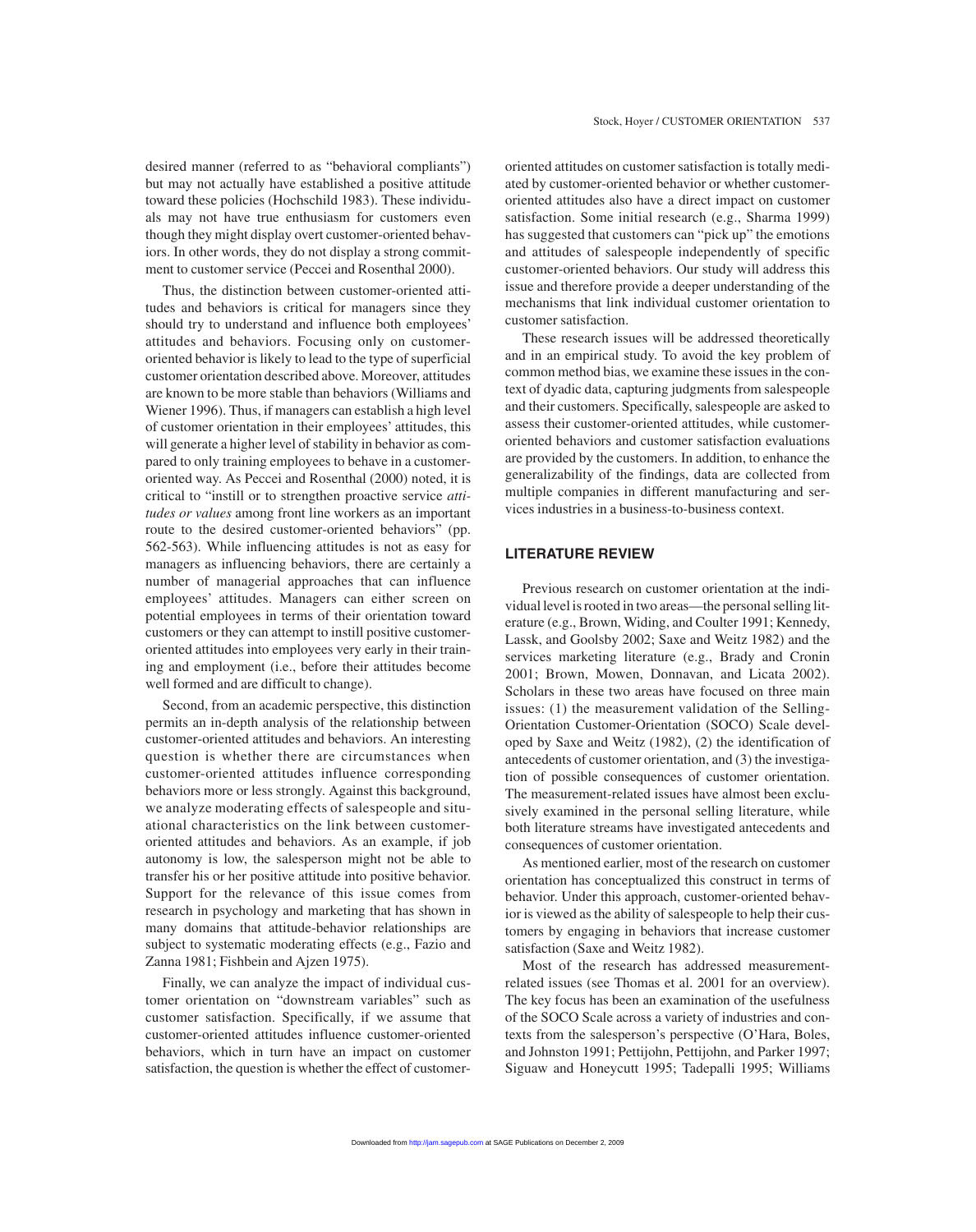and Attaway 1996), customer perspective (Brown et al. 1991; Michaels and Day 1985), or both (Pilling, Eroglu, and Boles 1994; Thomas et al. 2001). Generally, this research has been supportive of the SOCO Scale as a useful and valid instrument for assessing the sales approach used by a salesperson and/or as experienced by customers.

In addition, the consequences of customer-oriented behavior have frequently been studied. Scholars have found a positive effect of customer-oriented behavior on sales performance (e.g., Boles, Babin, Brashear, and Brooks 2001; Brown et al. 2002), customer's perceived service quality (Brady and Cronin 2001), building buyerseller relationships (Williams and Attaway 1996), and customer satisfaction (e.g., Bettencourt and Brown 1997; Garland, Reilly, and Westbrook 1989; Goff, Boles, Bellinger, and Stojack 1997; Ramsey and Sohi 1997). There seems to be general agreement that customer-oriented employees are more likely to deliver exceptional service quality and create satisfied customers. Other studies have investigated the possible determinants of customer-oriented behavior at the individual level. These include job satisfaction (e.g., Bateman and Organ 1983; Hoffman and Ingram 1991), leader behavior (Jones, Busch, and Dacin 2003), organizational control (Joshi and Randall 2001), market orientation of the company (Jones et al. 2003; Mengüç 1996), personal traits (Brown et al. 2002), and employee's affect (Peccei and Rosenthal 1997, 2000).

Only a few studies have examined attitude-related aspects of customer orientation. Brown et al. (2002) identified two dimensions of customer orientation (similar to attitudes and behavior) but did not establish discriminant validity between these dimensions. In addition, Peccei and Rosenthal (1997) found a positive effect between an attitude-related construct, called "affective customer orientation of salespeople," and salespeople's customer-oriented behavior. They subsequently drew a distinction between three types of customer orientation based on two key dimensions: "internationalization of customer service" (closely related to the construct of customer-oriented attitude), which refers to the extent to which an employee enjoys dealing with customers and finds customer service activities intrinsically satisfying, and "customer-oriented behaviors." However, they did not provide evidence for discriminant validity between these dimensions. As a limitation of their study, Peccei and Rosenthal (2000) stated, "The behavioral, as well as the attitudinal measures used were self-report. . . . Future studies should extend the measurement of behavior to other sources, such as supervisors, co-workers and/or customers" (p. 581). Thus, previous work has suggested a distinction between attitudes and behaviors. The goal of the present study is to extend this work by investigating the impact of customer-oriented attitudes and behaviors on customer satisfaction. In addition, moderators of the attitude-behavior link are examined.

### **THEORY AND HYPOTHESES**

# **Two Dimensions of a Salesperson's Customer Orientation**

Based on the previous discussion, customer orientation is conceptualized in terms of two dimensions: customeroriented attitude and customer-oriented behavior. While some researchers view an attitude as a complex, multidimensional concept, consisting of affective, cognitive, and conative components (e.g., Breckler 1984; Zanna and Rempel 1988), others reduce it to a relatively simple, unidimensional concept that refers to the amount of affect for or against an object (e.g., Fishbein 1967; Fishbein and Ajzen 1975). Our conceptualization is in line with this latter view. Accordingly, a *customer-oriented attitude* is defined as the amount of a salesperson's affect for or against customers. It refers to such issues as affinity to be in contact with the customers and the understanding of the importance of customer orientation for both the individual and the company's performance.

*Customer-oriented behavior* is conceptualized in a manner consistent with previous research on customer orientation. According to Saxe and Weitz (1982), customeroriented behavior is defined as the ability of the salespeople to help their customers by engaging in behaviors that increase customer satisfaction. Examples would include behaviors such as trying to help to achieve the customer's goals, discussing the customer's needs, and trying to influence the customer with information rather than by pressure.

A key aspect of this conceptualization is that these two dimensions of customer orientation are distinct in terms of discriminant validity (i.e., they measure different facets of customer orientation). This differentiation is based on long-standing research in social psychology and marketing that differentiates between these two constructs (e.g., Fishbein and Ajzen 1975; Wilkie and Pessemier 1973). Furthermore, behaviors are less stable than attitudes and can be influenced relatively easily by actions of the firm (e.g., Williams and Wiener 1996), the customers (e.g., Chonko, Howell, and Bellenger 1986), and the environment (e.g., Teas, Wacker, and Hughes 1979). Thus, while short-term change is possible, these behaviors may not be permanent over time (i.e., they change when the situation changes). On the other hand, attitudes, as enduring traits, are more stable than behaviors (e.g., Hansen 1981; Obermiller 1985; Williams and Wiener 1996). It is therefore argued that customer-oriented attitudes are needed to ensure long-term customer-oriented behavior. Thus, if companies truly want to implement a long-term customer orientation strategy, it is important to focus on both attitudes and behavior. From this perspective, customeroriented attitude and customer-oriented behavior can be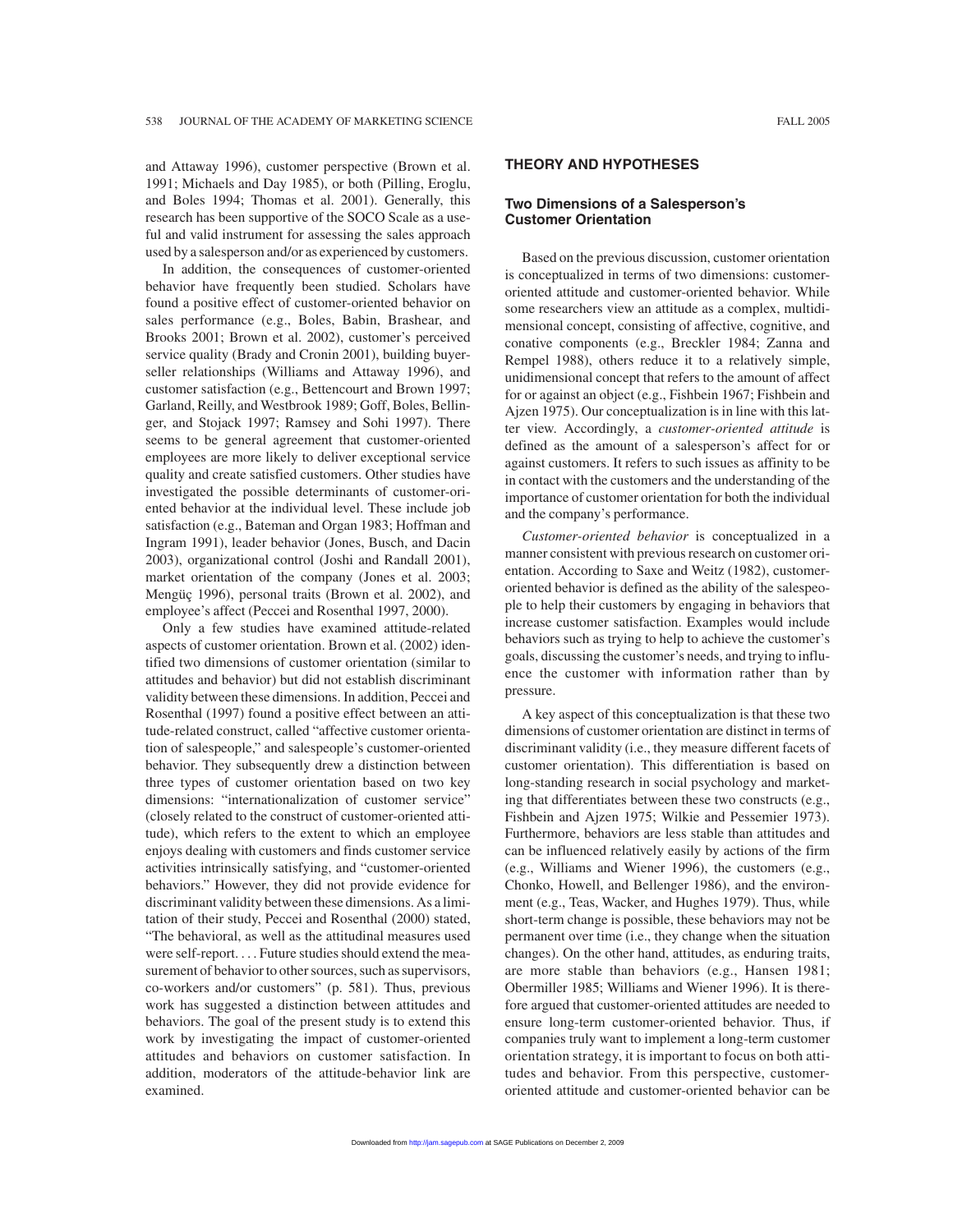

**FIGURE 1 Basic Model and Results of Main Effects**

NOTE: Fully standardized solutions are reported.  $**p* ≤ .05$ .

conceptualized as two dimensions of customer orientation. This leads to the following hypothesis:

*Hypothesis 1:* The two dimensions customer-oriented attitude and customer-oriented behavior are distinct in the sense that they exhibit discriminant validity.

# **An Attitude-Behavior Model of Salespeople's Customer Orientation**

Based on the dimensions of customer-oriented attitudes and behaviors, Figure 1 presents an attitudebehavior model of salespeople's customer orientation. First, it is argued that the customer-oriented attitude will have an indirect effect on customer satisfaction through the mediating construct of customer-oriented behavior. Second, it is proposed that a customer-oriented attitude influences customer satisfaction, independent of customer-oriented behavior. It is expected that if a salesperson has a positive attitude toward the customer, this will increase the level of customer satisfaction. Third, we investigate selected moderator variables that strengthen or weaken the link between customer-oriented attitudes and behaviors. The framework also includes the length of relationship as a control variable. This construct refers to the amount of time that a business relationship has existed.

In developing the hypotheses, we first focus on the indirect effect of customer-oriented attitudes on customer satisfaction, mediated by customer-oriented behaviors. We propose that the salesperson's customer-oriented attitude has a positive impact on customer-oriented behavior. The basic notion is that salespeople are more likely to engage in behaviors that are customer-oriented if they have a positive attitude toward doing so. Furthermore, they would be more likely to engage in these behaviors consistently over time because of the enduring nature of attitudes. In other words, salespeople can make a conscious effort to simply change their behavior in the short run, but consistent behavior over time is more likely to occur when there is an underlying attitude causing the behavior (e.g., Ambady and Rosenthal 1992). Theoretical support for this notion is provided by a long tradition of research on the attitudebehavior relationship in social psychology and marketing (e.g., Ajzen and Fishbein 1980; Sheppard, Hartwick, and Warshaw 1988).

Further support comes from research that finds a positive relationship between certain salesperson attitudes and their behavior (e.g., Bhagat 1981, 1982; Brown and Peterson 1993, 1994; Porac, Ferris, and Fedor 1983). For example, job satisfaction has been shown to be positively related to pro-social behaviors in organizations (e.g., helping behaviors—Puffer 1987; Smith, Organ, and Near 1983). Hoffman and Ingram (1992) specifically examined the relationship between employee satisfaction and customer-oriented behavior. Homburg and Stock (2004) found support for the positive impact of a salesperson's job satisfaction on the quality of customer interaction (which includes salespeople's customer orientation, flexibility, openness in providing customer information, and openness to customer suggestions). Furthermore, on the basis of the attitude model suggested by Ajzen (1991) and Ajzen and Fishbein (1980), Schmit and Allscheid (1995)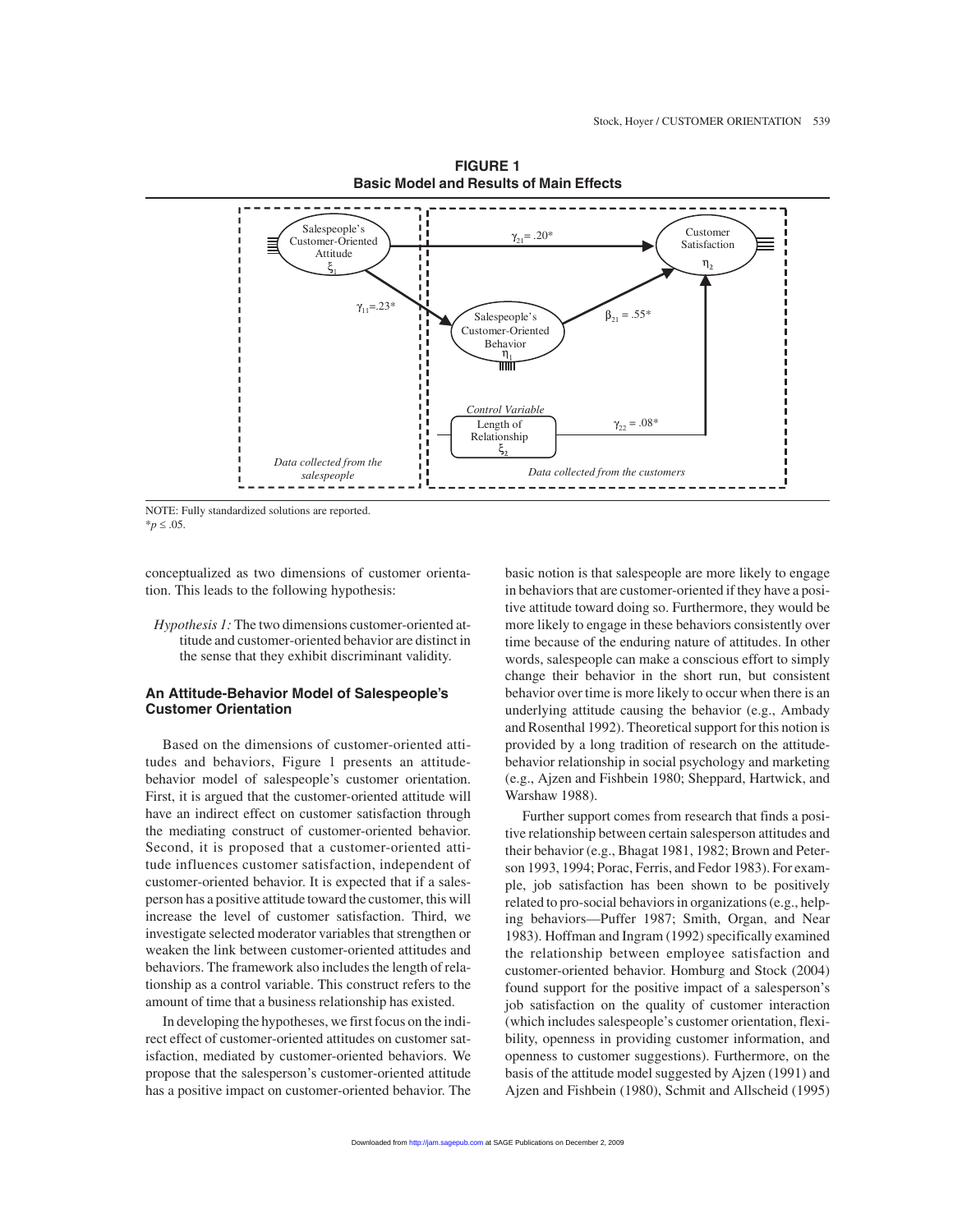argued for and found support for the positive impact of an attitudinal construct on customer-contact employees'service orientation. In addition, Kennedy et al. (2002) found a positive effect of a customer mind-set (defined as an individual's belief that understanding and satisfying customers is a central element of his or her job) on employee productivity. Finally, Peccei and Rosenthal (1997) found a positive relationship between the affective customer orientation of salespeople (which is closely related to our construct of customer-oriented attitudes) and customeroriented behaviors based on a salesperson's evaluations.

Note that the present study represents a different way of examining the attitude-behavior relationship than is typical in previous research. Most of the previous studies have examined how attitudes influence behaviors in the context of a single individual. In the present study, we investigate how one individual's attitude (i.e., the salesperson) influences another person's perception of his or her behavior (i.e., the customer) in the context of a dyadic relationship. Thus, based on this literature, it is proposed that when a salesperson possesses a positive customer-oriented attitude, this attitude will be reflected in his or her behavior toward customers. This leads to the following hypothesis:

*Hypothesis 2:* The salesperson's customer-oriented attitude positively affects customer-oriented behavior as perceived by customers.

The second stage of the model suggests that customeroriented behavior has a positive impact on customer satisfaction, which occurs when customers make a positive evaluation that their needs or goals have been met (Westbrook et al. 1978). This proposition is in line with previous research that emphasizes the importance of the customeroriented behavior of customer-contact employees for customer satisfaction (Hartline, Maxham, and McKee 2000). Other authors argue that customer-contact employees are pivotal in forming a customer's level of perceived service quality (e.g., Parasuraman, Zeithaml, and Berry 1985, 1991). A study by Crosby and Stephens (1987) in the life insurance industry found that clients' satisfaction with their contact person was a significant predictor of overall satisfaction with the service. Other researchers have found that the human interaction component was of importance in evaluating professional services (e.g., Day and Bodur 1978) and retail outlets (e.g., Westbrook 1981). Furthermore, salespeople's customer-oriented behavior has been shown to positively affect overall customer satisfaction and willingness to buy (e.g., Goff et al. 1997; Grewal and Sharma 1991). This leads to the following hypothesis:

*Hypothesis 3:* The stronger the salesperson's customeroriented behavior, the higher the level of customer satisfaction.

In addition to the indirect effect mentioned above, we also propose a direct impact of customer-oriented attitudes on customer satisfaction. Theoretical guidance for this issue is provided by research on "emotional contagion" (e.g., Hatfield, Cacioppo, and Rapson 1992). Rooted in social psychology (e.g., Gump and Kulik 1997; Higgins and Range 1996), the basic idea of the emotional contagion concept is that when individuals come in even minimal contact, emotions and attitudinal states can pass between Person A (the initiator) and Person B (the recipient) and leave a permanent trace (Barsade 2002; Gump and Kulik 1997; Hatfield et al. 1992; Rozin and Royzman 2001). The mechanism for the spread of emotions is the automatic and continuous human tendency to synchronize moods and emotional states with others in the immediate environment

It is important to differentiate the transfer of attitudes based on emotional contagion from attitudinal change that occurs from perceiving a person's behavior. Perceived behavior is observed largely consciously by the recipient and, consequently, the attitude change is defined by individual intentionality and rational evaluation (Marsden 1998). During the transfer of attitudes based on emotional contagion, however, the recipient has little control over the attitudes that are transferred (Marsden 1998) and does not perceive an intentional influence attempt on the part of the initiator (Levy 1992). Furthermore, while an individual has the control over which perceived behaviors he or she considers as relevant, the recipient of an emotional contagion automatically synchronizes the moods and feelings of the sender (Hatfield et al. 1992).

(Hatfield et al. 1992).

Support for the concept of emotional contagion has been found in the context of salesperson-customer relationships. For example, Howard and Gengler (2001) found that product attitudes were influenced when customers "caught" a positive emotion from the customercontact employees. Also, both Verbeke (1997) and Pugh (2001) have demonstrated how positive emotions displayed by a salesperson can be transferred to the customer. Finally, Homburg and Stock (2004) used an emotional contagion explanation for the relationship between a salesperson's job satisfaction and customer satisfaction.

In the present study, the key interest is in examining whether a salesperson's customer-oriented attitude translates into a higher level of customer satisfaction. Specifically, it is proposed that the customer's attitude toward a supplier (i.e., his or her satisfaction) becomes infected by a salesperson's customer-oriented attitudes. Pugh (2001) stated, "Customers, when exposed to the emotional displays of employees, experience corresponding changes in their own affective states" (p. 1020). This contagion effect occurs automatically by synchronizing the moods and feelings of the salesperson the customer gets in contact with (Hatfield et al. 1992).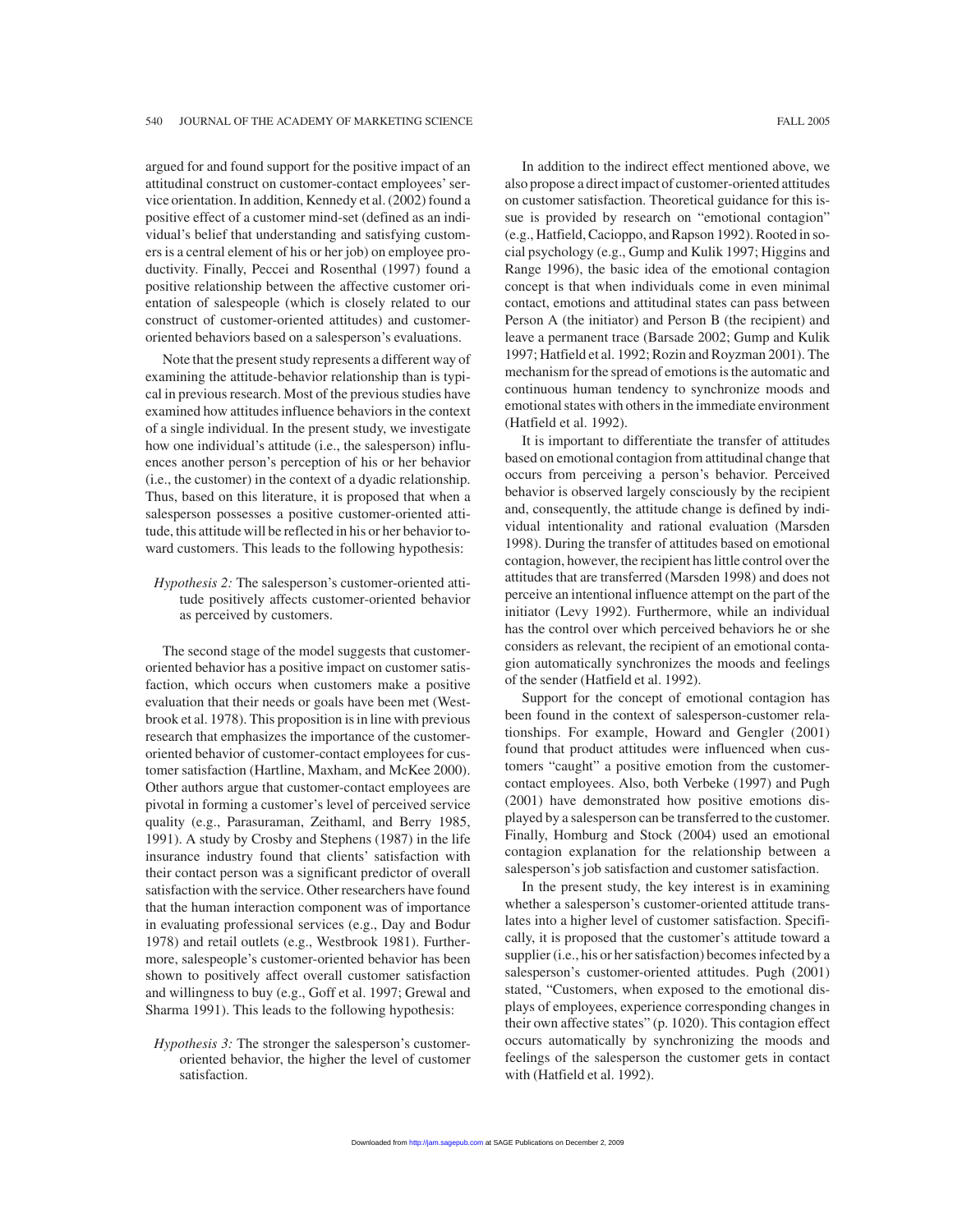Salespeople are considered as important transmitters of attitudes for several reasons: as the primary link between buying and selling firms, Hochschild (1983) assigned salespeople to the category of "emotional labor jobs." A key characteristic of these jobs is that they require the salesperson to produce an emotional state in a customer (Hochschild 1983). In other words, according to this view, an explicit function of salespeople is to infect customers with their positive emotions.

Second, the importance of attitude transfer between customer-contact employees and customers has been addressed in the selling literature. For example, Sharma (1999) argues, "When customers perceive salespeople's affect toward customers as being positive, they are expected to evaluate the salesperson and his/her products more positively when compared with a salesperson perceived as having a negative affect" (p. 146). Furthermore, Baker, Levy, and Grewal (1992) found a positive relationship between salespeople's affect and shopper affect within the retail sector. This finding is in line with previous research that suggested that when salespeople have a positive attitude toward customers, they may convey their positive emotions to the customers (e.g., Sypher and Sypher 1988). Therefore, this should create positive feelings in customers that should have a positive influence on evaluative judgments such as customer satisfaction (e.g., Forgas 1995).

Third, research has shown that when making evaluative judgments, individuals often use their current affective states as evaluative information (Forgas 1995; Schwarz and Clore 1983). Similarly, other studies have found that positive emotions experienced during the buying and consumption experience should independently influence overall evaluations of satisfaction or dissatisfaction (Westbrook 1987; Westbrook and Oliver 1991).

Furthermore, a number of empirical studies have provided empirical evidence for the positive impact of customer-contact employees' job satisfaction on customer satisfaction (e.g., Bernhardt, Donthu, and Kennett 2000; Homburg and Stock 2004; Schmit and Allscheid 1995). The basic finding is that if a customer has a favorable perception of an employee's positive job attitude, this can positively influence the customer's own satisfaction (e.g., Schmit and Allscheid 1995). Similarly, a study conducted by Pugh (2001) investigated the link between a salesperson's job attitude and customer satisfaction based on emotional contagion and found empirical support for this link. In addition, Kennedy et al. (2002) found a positive effect of external customer mind-set on customer satisfaction.

None of these studies, however, has examined the impact of *customer-oriented* attitudes on customer satisfaction. Consistent with these previous studies, we propose that when a customer-contact employee possesses a positive customer-oriented attitude, this will transfer over and create positive feelings in the customer, which in turn will positively influence his or her evaluations of satisfaction. This leads to the following hypothesis:

*Hypothesis 4:* The higher the salesperson's customer-oriented attitude, the higher the customer satisfaction.

# **Moderator Effects**

Our framework also investigates some important moderators of the relationship between salespeople's customer-oriented attitude and their customer-oriented behavior. As mentioned earlier, the strength of the relationship between attitudes and behaviors depends on the salesperson characteristics as well as the nature of the situation. The selection of moderators was based directly on research of the SERVQUAL concept by Parasuraman et al. (1985, 1991). These researchers identified four characteristics of customer-contact employees that improve the employee-customer interaction and one characteristic of the interaction environment. In their study, three of these employee characteristics were found to be the most reliable and valid: empathy, reliability, and expertise. Therefore, these three variables were included as moderators in our study. A fourth dimension—responsiveness was not included because it could not be identified as a clearly independent factor in previous research (i.e., it loaded on multiple factors—see Parasuraman, Zeithaml, and Berry 1994). Furthermore, we identified restriction in job autonomy as a potential negative moderator of the relationship. This variable has been heavily studied and identified as a moderator of the attitude-behavior relationship in other contexts (Barrick and Mount 1993; O'Reilly 1989).

*Empathy* is defined as the ability to understand another person's perspective and to react emotionally to the other person (Davis 1983). This definition implies two broad classes of response: an intellectual reaction that refers to the ability to understand another person's thoughts, feelings, and intentions (e.g., Goldstein and Michaels 1985) as well as an emotional reaction toward the other person. Research has indicated a positive impact of empathy on the salesperson-customer communication and interaction (e.g., Comer and Drollinger 1999; Ramsey and Sohi 1997). Furthermore, there is widespread empirical evidence that empathy improves the communication process between employees and customers (e.g., Boorom, Goolsby, and Ramsey 1998; Castleberry and Shepherd 1993).

In this study, we argue that empathy will strengthen the link between the salesperson's customer-oriented attitude and his or her customer-oriented behavior. Specifically, previous research on the attitude-behavior link has shown that attitudes are more likely to predict behavior when individuals think more extensively about the information (Petty, Cacioppo, and Schumann 1983). Since salespeople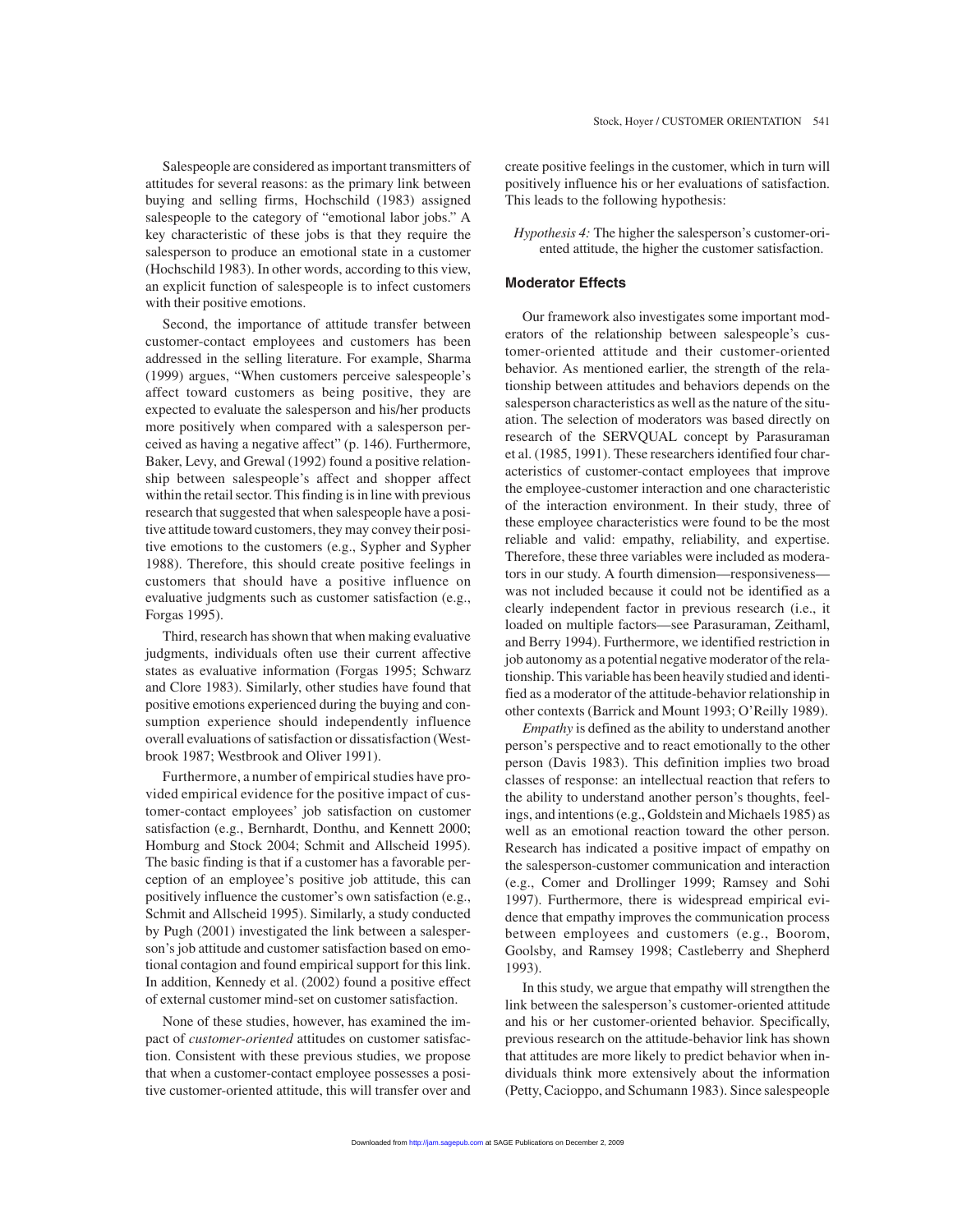with high levels of empathy would think more about, and have a deeper understanding of, the customer's thoughts and feelings, this would strengthen the attitude-behavior link. Alternatively, if the salesperson does not understand how the customer thinks and feels, it is difficult for him or her to behave in a customer-oriented manner. Therefore, high levels of empathy should increase the likelihood that the salesperson is able to transfer his or her customer-oriented attitudes into customer-oriented behaviors.

*Hypothesis 5a:* The higher the salesperson's empathy, the stronger is the relationship between a salesperson's customer-oriented attitude and behavior.

*Expertise* is defined as the presence of knowledge and the ability to fulfill a task (Parasuraman, Zeithaml, and Berry 1988). Expertise includes the knowledge of the company's products and/or services on one hand and procedural knowledge on the other (e.g., Mervis and Rosch 1981; Weitz, Sujan, and Sujan 1986). Salespeople with a high level of expertise are competent in problem solving, operating in complex domains, and have a greater knowledge of the company's offer and the needs of their customers.

Previous research on the attitude-behavior link has found that this relationship is strengthened by knowledge and experience (e.g., Fazio and Zanna 1981). In the present context, when levels of knowledge and experience are high, customer-oriented attitudes should be more strongly linked to the salesperson's behavior. In addition, a salesperson may have a positive attitude toward the customer, but unless he or she has adequate knowledge about the product and/or service and the customer, it may be difficult to translate this attitude into customer-oriented behavior. For example, a salesperson with a low level of expertise may be limited in his or her ability to help customers because he or she cannot handle customer questions adequately and/or he or she does not have the ability to ask the "right" questions to understand customer needs. In contrast, salespeople with high levels of expertise can ask the right questions and answer customer questions effectively. Therefore, this makes it easier for the expert salesperson to transfer his or her customer-oriented attitudes into behavior, which in turn strengthens the customer-oriented attitude-behavior link. Thus, we hypothesize the following:

# *Hypothesis 5b:* The higher the salesperson's expertise, the stronger the relationship between a salesperson's customer-oriented attitude and behavior.

*Reliability* is defined as a sense of duty toward meeting goals or the extent to which a salesperson makes sure that promised deadlines are met (e.g., Parasuraman et al. 1994). Prior studies have identified numerous favorable outcomes of employee reliability (e.g., Carman 1990; Cronin and Taylor 1992).

In the present context, a salesperson's reliability should increase the likelihood that he or she can transfer his or her customer-oriented attitudes into customer-oriented behaviors. Specifically, highly reliable salespeople should be better able to consistently perform customer-oriented behaviors such as responding to customer needs, following through on promises to the customer, and meeting deadlines. Thus, high levels of reliability should increase the consistency between customer-oriented attitudes and behavior. Alternatively, low levels of reliability would weaken the customer-oriented attitude-behavior link. We therefore hypothesize the following:

*Hypothesis 5c:* The higher the salesperson's reliability, the stronger the relationship between a salesperson's customer-oriented attitude and behavior.

*Restriction in job autonomy*. Previous research has indicated that certain situational factors can intervene to prevent a behavior from being performed and can therefore weaken the attitude-behavior relationship (e.g., Fishbein and Ajzen 1975). A widely studied variable in this context is job autonomy, which refers to the extent to which employees can decide what tasks to do and how to do them (e.g., Barrick and Mount 1993; O'Reilly 1989; Peccei and Rosenthal 2001). Restriction in job autonomy refers to the extent to which salespeople feel they are unable to make their own decisions in their job and to develop a solution for the customer (Peccei and Rosenthal 2001; Wang and Netemeyer 2002). The key point is that highly controlled employees are not able to use their skills and behave according to their inner feelings (Dobbin and Boychuk 1999; Wang and Netemeyer 2002). Thus, restriction in job autonomy leads to a passive rather than an active work role (Peccei and Rosenthal 2001). Consequently, highly jobrestricted salespeople do not have enough flexibility to make quick decisions in favor of the customer (Jamieson and Zanna 1989). Second, highly restricted salespeople may not be able to provide a valued customer an adequate solution for his or her needs because they are only allowed to offer a range of standard solutions and do not have the autonomy to make extraordinary decisions. Evidence for this reasoning is provided by research that argues that job autonomy leads to higher employee efforts to transfer their attitudes into adequate behaviors (Bandura and Cervone 1986). Taking all these things together, we argue that salespeople may have a positive attitude toward customers, but restrictions in autonomy may prohibit them from expressing these attitudes. Consequently, we hypothesize the following:

*Hypothesis 5d:* The higher the salesperson's restriction in job autonomy, the weaker the relationship be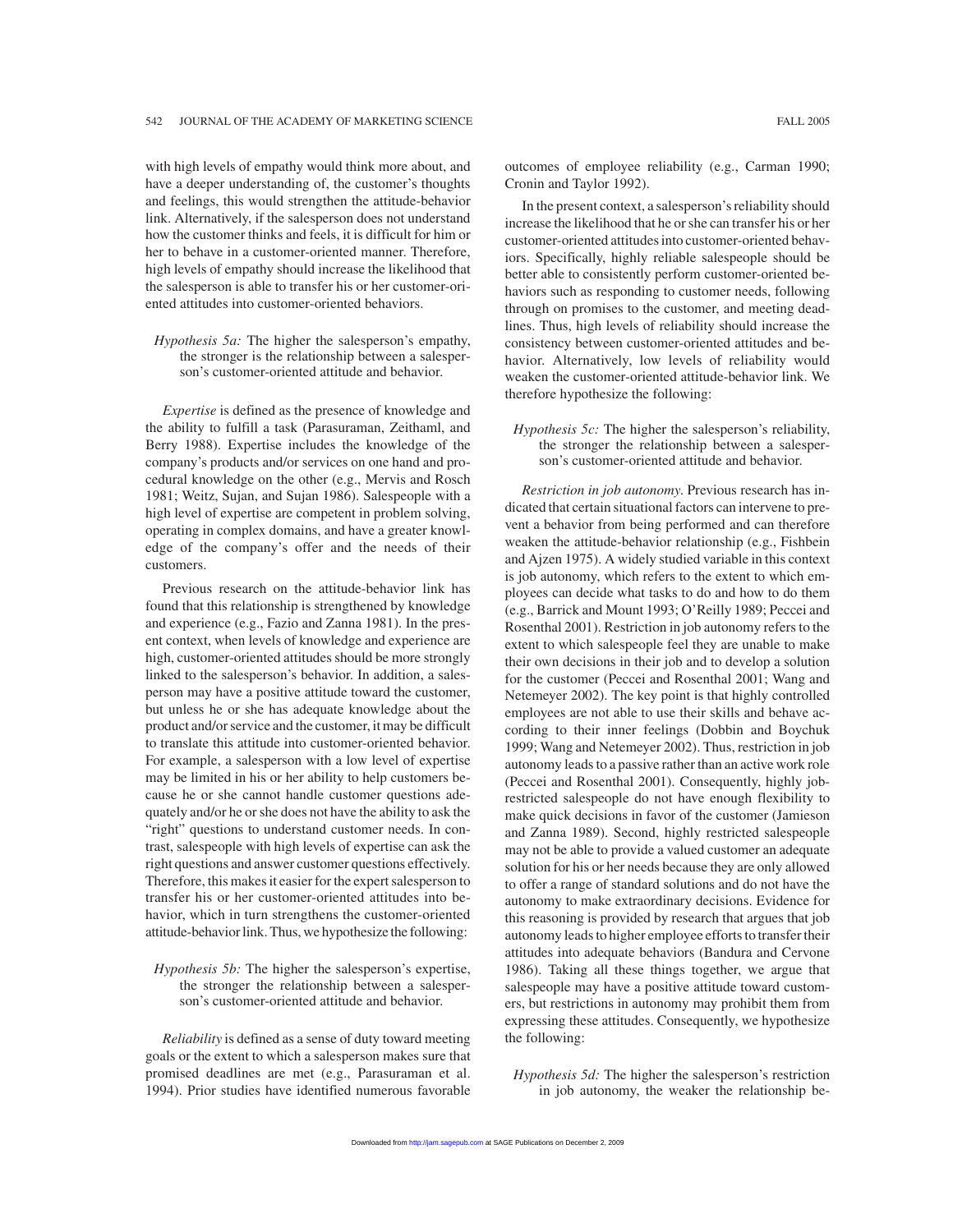tween a salesperson's customer-oriented attitude and behavior.

*Length of relationship as a control variable*. As mentioned previously, we included the length of relationship as a control variable. This variable has been identified as a key antecedent of customer satisfaction in several studies (e.g., Dwyer, Schurr, and Oh 1987) and has attracted some research interest in the field of relationship marketing (e.g., Dabholkar, Johnston, and Cathey 1994; Dwyer et al. 1987). Prior research has found that personal loyalty to a company becomes stronger and customer trust in the company increases as the age of the relationship increases (Ganesan 1984). The inclusion of this control variable is particularly important because it is highly plausible that it is positively correlated with both the salespeople's customer orientation and customer satisfaction. Including this construct as an additional predictor of customer satisfaction allows us to determine whether the salespeople's customer orientation has a significant impact on customer satisfaction after accounting for the variance explained by this control variable.

# **METHOD**

# **Sample and Data Collection**

To test the hypotheses, data were collected from salespeople and their customers in two phases. First, 1,305 salespeople (who had a clearly defined responsibility by regions or industries for a set of customers) were randomly selected from a list provided by a commercial firm that specializes in developing lists for different industries. To be included in the sample, the respondent had to be responsible for business (vs. end use) customers.

The respondents were contacted by telephone. Depending on their willingness and availability to participate, telephone interviews were carried out either immediately or at a later time. This process yielded 221 telephone interviews over a period of 5 weeks (producing a response rate of 16.9%). Two thirds of the sample were from the industrial goods sector (i.e., machinery, 19.5%; chemical, 14.6%; automotive, 14.6%; plastics, 12.2%; and electronics, 7.9%). The salespeople were primarily involved in selling technical products to business customers. The remaining third were from the services sector (i.e., banking and insurance services), and their main task included selling insurance and financial services. To identify customers, the salespeople were asked for five addresses of their customers during the interviews. One hundred fifteen salespeople were willing to provide contact information for three to five customers. This resulted in a list of 488 customers. An analysis was conducted to compare those salespeople who were willing to provide customer names with those who were not in terms of company and personal characteristics. Results revealed no significant differences between these two groups. Thus, we felt justified in continuing the data collection of customer information for this smaller set of 115 salespeople.

During the second phase, the customers were contacted in a telephone survey. The goal was to obtain two customer assessments per salesperson from the names provided. Respondents were randomly selected from the list of 488 names, and sampling was continued until there were two customer interviews per salesperson. The identified customers of four salespeople were unwilling to participate in the study. Thus, this process resulted in 222 usable responses for a response rate of 45.5 percent (i.e., 111 dyadic cases consisting of a salesperson response and two related customer responses).

To further increase the sample size, a second wave of dyadic data were collected using the same procedure and respondent base as in the first wave of data collection (i.e., salespeople who could not be reached by telephone in the first wave or had refused to participate because of time constraints). Fifty-three additional usable dyadic cases were obtained, bringing the total number of dyadic cases to 173. For the subsequent data analysis, the two customer responses were averaged, as suggested by Deshpandé, Farley, and Webster (1993) and Morgan and Piercy (1998). Each salesperson was matched with two assessments from his or her customers in order to get a complete data set of salespeople and customer evaluations.

It is important to note that different constructs in our framework are measured with data obtained from different sides of the dyad (see Figure 1). Customer-oriented attitudes were measured from salespeople, while customeroriented behavior and customer satisfaction responses were collected from customers.

To determine whether the samples of the first and the second wave could be combined for subsequent assessment procedures, a confirmatory factor analysis was performed. The goal was to determine whether the factor loadings were different between the two subsamples. If factor loadings were equivalent across subsamples, they could be combined in subsequent analysis (Mullen 1995). Two multiple-group confirmatory analyses were then run using LISREL VIII for the multi-item measures (Steenkamp and Baumgartner 1998). A statistical test comparing the fit of the two models found no statistically significant differences. Thus, the results indicated that full configurational and partial metric invariances are supported (for each construct, at least two items are metric invariant), and this enabled us to combine the samples from the two waves.

# **Scale Refinement**

Multi-item scales were developed to measure the relevant constructs in our framework. Whenever possible,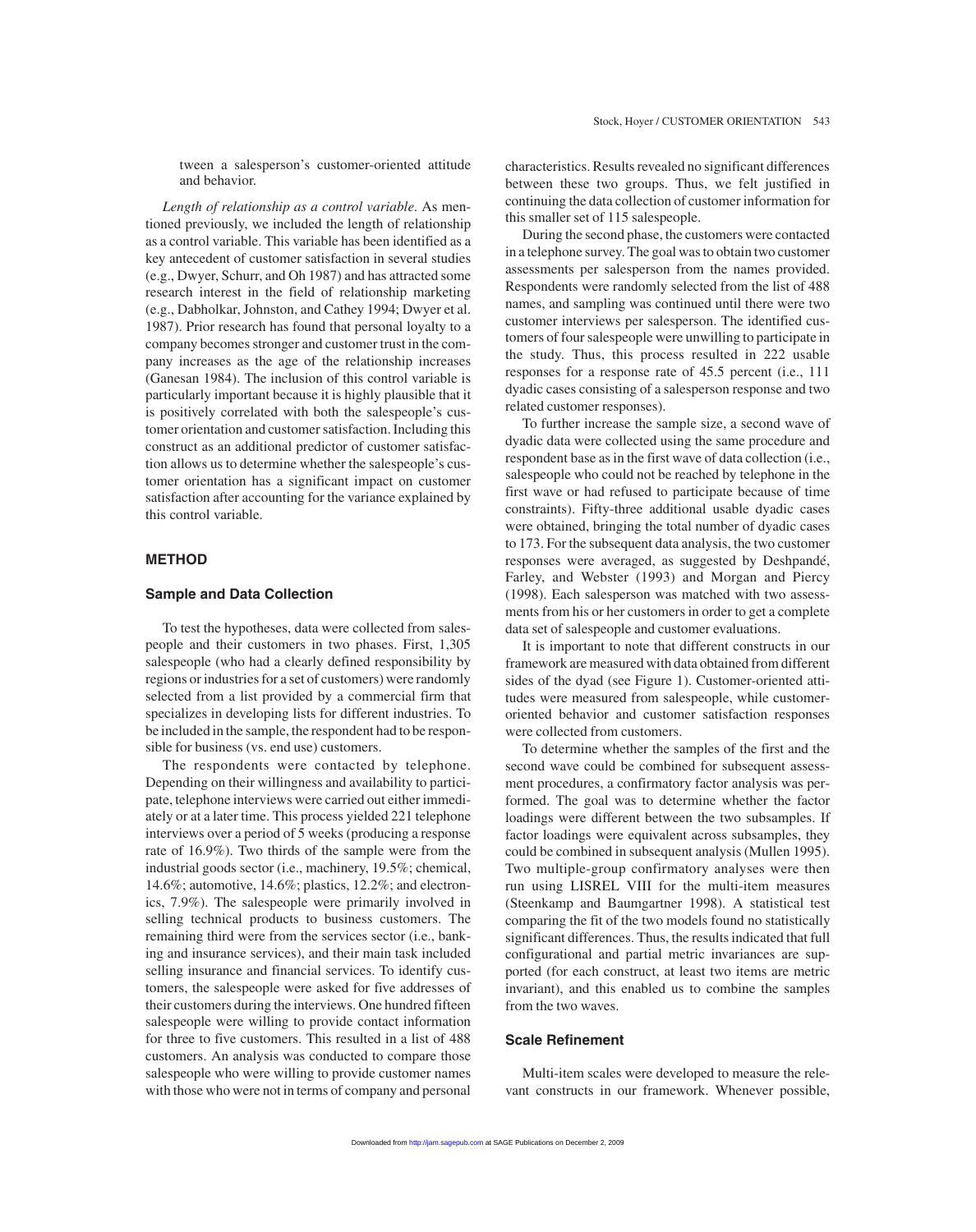| No.<br>Items   | CR  | <b>AVE</b> |        | 2      | 3                | $\overline{4}$   | 5                | 6                |                  | 8                | 9                |
|----------------|-----|------------|--------|--------|------------------|------------------|------------------|------------------|------------------|------------------|------------------|
| 6              | .91 | .64        |        |        |                  |                  |                  |                  |                  |                  |                  |
| 6              | .80 | .57        | $.38*$ |        |                  |                  |                  |                  |                  |                  |                  |
| 6              | .98 | .91        | .10    | .05    |                  |                  |                  |                  |                  |                  |                  |
| 4              | .97 | .87        | .09    | .02    | $.56*$           |                  |                  |                  |                  |                  |                  |
|                | .96 | .84        | $-.04$ | .10    | $.64*$           | $.64*$           |                  |                  |                  |                  |                  |
| 9              | .96 | .84        | $-.01$ | .10    | $.60*$           | $.64*$           | .80              |                  |                  |                  |                  |
| 4              | .97 | .79        | .49*   | $.60*$ | .09              | .06              | .01              | .08              |                  |                  |                  |
| $\overline{4}$ | .95 | .81        | .09    | $.15*$ | .08              | $.18*$           | $.21*$           | $.34*$           | $.23*$           | $(\alpha = .93)$ |                  |
|                |     |            | $.11*$ | $.17*$ | $.15*$           | $.20*$           | $.17*$           | $-.02$           | .05              | .01              | $(\alpha = -$    |
|                |     |            |        |        | $(\alpha = .84)$ | $(\alpha = .78)$ | $(\alpha = .98)$ | $(\alpha = .95)$ | $(\alpha = .94)$ | $(\alpha = .93)$ | $(\alpha = .92)$ |

**TABLE 1 Factor Correlation Matrix and Measurement Information**

NOTE: E = employee survey; C = customer survey; CR = composite reliability; AVE = average variance extracted;  $\alpha$  = Cronbach's alpha.  $*$ *p* ≤ .05.

existing measures of the constructs were used. To receive initial guidance in developing the scales, a set of 17 salespeople were interviewed and asked for qualitative feedback on the clarity and appropriateness of the items. Based on this qualitative feedback, items were added or reworded.

After this qualitative phase of scale development, we conducted a quantitative purification of the items. The reliability and validity of the measures were tested according to the standard procedures recommended by Gerbing and Anderson (1988). Second, an exploratory factor analysis was performed on each construct to investigate its unidimensionality and underlying factor structure. Third, confirmatory factor analyses were run with LISREL VIII (Jöreskog and Sörbom 1993). When necessary, the item pools were purified. Confirmatory factor analysis was considered superior to more traditional criteria (such as Cronbach's alpha) in the context of scale validation because of its less restrictive assumptions (Bagozzi, Yi, and Phillips 1991; Gerbing and Anderson 1988). Table 1 shows the confirmatory factor analysis results together with additional reliability information. Analyses were conducted separately for each construct.

Composite reliability represents the shared variance among a set of observed variables measuring an underlying construct (Fornell and Larcker 1981). Generally, a composite reliability of at least .6 is considered desirable (Bagozzi and Yi 1988). This requirement is met for every factor. The values of average variance extracted also provide satisfactory results. As can be seen from Table 1, coefficient alpha values are all over .7. A factor correlation matrix is also shown in Table 1.

In terms of measurement information, *customeroriented attitude* was measured as the amount of a salesperson's affect for or against customers. This measure is based on the scale for measuring "affective customer orientation" developed by Peccei and Rosenthal (2000). The scale was expanded with additional items generated based on conceptual literature that has investigated employees' customer-related affect (e.g., Sharma 1999; Williams and Wiener 1996). The scale consisted of six items that captured issues such as enjoying interaction with customers and the conviction that customer interaction contributes to their own personal development in the company the salesperson works for (see Table 2).

*Customer-oriented behavior* was initially measured with eight items, partly adapted from the SOCO Scale suggested by Saxe and Weitz (1982). As this construct was measured from the customer's perspective in our study, we used a reduced version of this "customer orientation" scale suggested by Michaels and Day (1985). After test of reliability, two items were eliminated from the original scale. The remaining items captured such issues as giving accurate representations of what the product and/or service will do for the customers, discussing the customers' product/ service-related needs, and the salesperson's influence through information rather than by pressure (see the Table 2 for all items).

Additional scales measured the outcomes of having a customer orientation. *Customer satisfaction* was assessed by using an adapted version of the "satisfaction with a supplier" scale developed by Cannon and Perreault (1999). In line with previous research (e.g., Boulding, Kalra, Staelin, and Zeithaml 1993; Johnson and Fornell 1991), the items reflected overall customer satisfaction with a supplier company rather than any specific dimension of customer satisfaction.

As mentioned earlier, we investigated four moderators that may strengthen or weaken the link between customeroriented attitude and customer-oriented behavior: empathy, expertise, reliability, and restriction in job autonomy. The detailed items are shown in Table 2.

The first moderator variable, *empathy*, was measured as the salesperson's capacity to obtain and reflect a reasonably complete and accurate sense of the customer's thoughts and feelings. Based on previous research (e.g., Davis 1983; Hogan and Hogan 1984), a five-item scale was generated for the context of employee-customer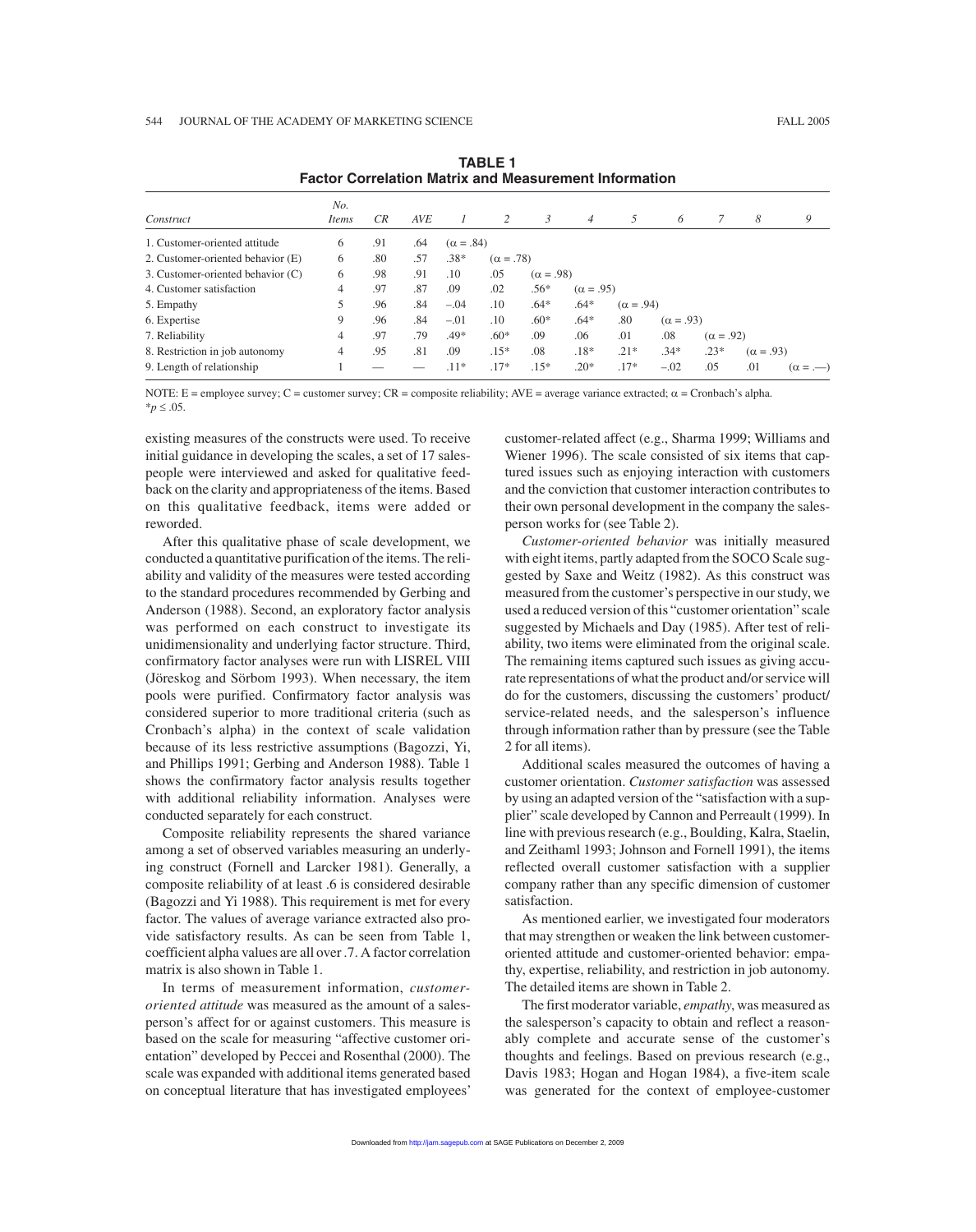# **TABLE 2 Measurement Information**

| Constructs related to basic effect <sup>a</sup><br>Salespeople's customer-oriented attitude (employee survey)<br>I consider myself to be very customer-oriented.<br>0.56<br>.70<br>4.60<br>I think that customer interaction contributes to my personal development in this company.<br>4.60<br>0.65<br>.69<br>I enjoy interacting with customers.<br>4.77<br>0.46<br>.70<br>4.58<br>Customer orientation is one of my personal goals.<br>0.57<br>.80<br>Customer orientation is very important within my job.<br>4.66<br>0.54<br>.88<br>I always have the customers' best interest in mind.<br>4.33<br>0.64<br>.72<br>Salespeople's customer-oriented behavior (employee survey)<br>I try to get to discuss the customers' needs.<br>4.54<br>0.61<br>.71<br>I answer the customers' questions about products and/or services as correctly as I can.<br>4.45<br>0.56<br>.67<br>.72<br>I try to influence the customers by information rather than by pressure.<br>4.65<br>0.61<br>.77<br>I try to give the customers an accurate expectation of what the product will do for them.<br>4.63<br>0.70<br>I am willing to disagree with the customers in order to help them make a better decision.<br>4.59<br>.79<br>0.56<br>4.52<br>I try to help the customers to achieve their goals.<br>0.59<br>.81<br>Salespeople's customer-oriented behavior (customer survey)<br>This salesperson tries to get us to discuss our needs with me.<br>4.04<br>1.26<br>.97<br>This salesperson answers our questions about products and/or services as correctly as he or she can.<br>3.84<br>1.15<br>.95<br>This salesperson tries to influence us by information rather than by pressure.<br>3.97<br>1.27<br>.98<br>This salesperson tries to give us an accurate expectation of what the product will do for us.<br>3.93<br>1.17<br>.98<br>.97<br>This salesperson is willing to disagree with us in order to help us make a better decision.<br>3.82<br>1.13<br>This salesperson tries to help us achieve our goals.<br>3.94<br>1.19<br>.98<br>Customer Satisfaction (customer survey)<br>We are very pleased with the products and services that this company delivers.<br>3.69<br>0.96<br>.96<br>On an overall basis, our experience with this company has been positive.<br>3.89<br>1.08<br>.98<br>This company is first choice for us for the purchase of these products and/or services.<br>.92<br>3.80<br>0.98<br>3.81<br>.97<br>On an overall basis, we are satisfied with this company.<br>1.02<br>Salespeople's empathy (customer survey)<br>This salesperson has a high level of empathy with respect to our needs as customers.<br>3.73<br>0.89<br>.93<br>It is not difficult for this salesperson to find out our needs.<br>3.56<br>0.89<br>.91<br>.92<br>This salesperson tries to find out our needs by adopting our perspective.<br>3.53<br>0.83<br>3.52<br>.93<br>This salesperson finds it easy to adopt our perspective as customers.<br>0.81<br>This salesperson is able to adapt his or her interaction to our needs in different situations.<br>3.72<br>0.83<br>.93<br>Salespeople's expertise (customer survey)<br>This salesperson is typically able to find an adequate solution if we have individual requirements.<br>0.88<br>.88<br>3.68<br>This salesperson offers us solutions that are very well thought through.<br>3.63<br>0.92<br>.88<br>This salesperson has the expertise that is needed to understand the information provided by us as customers.<br>3.81<br>0.89<br>.92<br>0.87<br>This salesperson is very well organized.<br>.87<br>3.66<br>This salesperson knows his or her company's product and/or service range very well.<br>4.00<br>0.91<br>.89<br>This salesperson is typically very well informed.<br>3.92<br>0.89<br>.94<br>We perceive this salesperson as a very knowledgeable person.<br>4.00<br>0.90<br>.86<br>This salesperson hardly makes mistakes.<br>3.51<br>0.76<br>.88<br>0.85<br>This salesperson knows about the newest developments (new products, new technologies, etc.)<br>3.74<br>.89<br>Salespeople's reliability (customer survey)<br>We can rely on this salesperson.<br>3.97<br>0.99<br>.90<br>This salesperson typically makes sure that promised deadlines are met.<br>3.88<br>0.92<br>.91<br>This salesperson makes sure that our instructions are precisely followed.<br>3.84<br>0.89<br>.90<br>This salesperson is a very reliable person.<br>3.97<br>0.94<br>.93<br>Salespeople's restriction in job autonomy (employee survey)<br>There is little autonomy in doing my job.<br>3.86<br>0.92<br>.89<br>The way my job is performed is influenced a great deal by what others (supervisors, colleagues, etc.)<br>expect from me.<br>0.95<br>.93<br>3.99<br>I only have responsibility for decision making at lower levels.<br>3.92<br>0.95<br>.92<br>I have restricted freedom to act in my job.<br>4.01<br>0.89<br>.95<br>Length of relationship (customer survey)<br>How long does the relationship to this specific supplier exist?<br>8.32<br>2.69 | Measure and Items                | М | <b>SD</b> | <i>Item</i><br>Reliability |
|--------------------------------------------------------------------------------------------------------------------------------------------------------------------------------------------------------------------------------------------------------------------------------------------------------------------------------------------------------------------------------------------------------------------------------------------------------------------------------------------------------------------------------------------------------------------------------------------------------------------------------------------------------------------------------------------------------------------------------------------------------------------------------------------------------------------------------------------------------------------------------------------------------------------------------------------------------------------------------------------------------------------------------------------------------------------------------------------------------------------------------------------------------------------------------------------------------------------------------------------------------------------------------------------------------------------------------------------------------------------------------------------------------------------------------------------------------------------------------------------------------------------------------------------------------------------------------------------------------------------------------------------------------------------------------------------------------------------------------------------------------------------------------------------------------------------------------------------------------------------------------------------------------------------------------------------------------------------------------------------------------------------------------------------------------------------------------------------------------------------------------------------------------------------------------------------------------------------------------------------------------------------------------------------------------------------------------------------------------------------------------------------------------------------------------------------------------------------------------------------------------------------------------------------------------------------------------------------------------------------------------------------------------------------------------------------------------------------------------------------------------------------------------------------------------------------------------------------------------------------------------------------------------------------------------------------------------------------------------------------------------------------------------------------------------------------------------------------------------------------------------------------------------------------------------------------------------------------------------------------------------------------------------------------------------------------------------------------------------------------------------------------------------------------------------------------------------------------------------------------------------------------------------------------------------------------------------------------------------------------------------------------------------------------------------------------------------------------------------------------------------------------------------------------------------------------------------------------------------------------------------------------------------------------------------------------------------------------------------------------------------------------------------------------------------------------------------------------------------------------------------------------------------------------------------------------------------------------------------------------------------------------------------------------------------------------------------------------------------------------------------------------------------------------------------------------------------------------------------------------------------------------------------------------------------------------------------------------------------------------------------------------------------------------------------------------------------------------------------------------------------------------------------------------------------------------------------------------------------------------------------------------------------------------------------------------------------------------------------------------------------------------------|----------------------------------|---|-----------|----------------------------|
|                                                                                                                                                                                                                                                                                                                                                                                                                                                                                                                                                                                                                                                                                                                                                                                                                                                                                                                                                                                                                                                                                                                                                                                                                                                                                                                                                                                                                                                                                                                                                                                                                                                                                                                                                                                                                                                                                                                                                                                                                                                                                                                                                                                                                                                                                                                                                                                                                                                                                                                                                                                                                                                                                                                                                                                                                                                                                                                                                                                                                                                                                                                                                                                                                                                                                                                                                                                                                                                                                                                                                                                                                                                                                                                                                                                                                                                                                                                                                                                                                                                                                                                                                                                                                                                                                                                                                                                                                                                                                                                                                                                                                                                                                                                                                                                                                                                                                                                                                                                                                          |                                  |   |           |                            |
|                                                                                                                                                                                                                                                                                                                                                                                                                                                                                                                                                                                                                                                                                                                                                                                                                                                                                                                                                                                                                                                                                                                                                                                                                                                                                                                                                                                                                                                                                                                                                                                                                                                                                                                                                                                                                                                                                                                                                                                                                                                                                                                                                                                                                                                                                                                                                                                                                                                                                                                                                                                                                                                                                                                                                                                                                                                                                                                                                                                                                                                                                                                                                                                                                                                                                                                                                                                                                                                                                                                                                                                                                                                                                                                                                                                                                                                                                                                                                                                                                                                                                                                                                                                                                                                                                                                                                                                                                                                                                                                                                                                                                                                                                                                                                                                                                                                                                                                                                                                                                          |                                  |   |           |                            |
|                                                                                                                                                                                                                                                                                                                                                                                                                                                                                                                                                                                                                                                                                                                                                                                                                                                                                                                                                                                                                                                                                                                                                                                                                                                                                                                                                                                                                                                                                                                                                                                                                                                                                                                                                                                                                                                                                                                                                                                                                                                                                                                                                                                                                                                                                                                                                                                                                                                                                                                                                                                                                                                                                                                                                                                                                                                                                                                                                                                                                                                                                                                                                                                                                                                                                                                                                                                                                                                                                                                                                                                                                                                                                                                                                                                                                                                                                                                                                                                                                                                                                                                                                                                                                                                                                                                                                                                                                                                                                                                                                                                                                                                                                                                                                                                                                                                                                                                                                                                                                          |                                  |   |           |                            |
|                                                                                                                                                                                                                                                                                                                                                                                                                                                                                                                                                                                                                                                                                                                                                                                                                                                                                                                                                                                                                                                                                                                                                                                                                                                                                                                                                                                                                                                                                                                                                                                                                                                                                                                                                                                                                                                                                                                                                                                                                                                                                                                                                                                                                                                                                                                                                                                                                                                                                                                                                                                                                                                                                                                                                                                                                                                                                                                                                                                                                                                                                                                                                                                                                                                                                                                                                                                                                                                                                                                                                                                                                                                                                                                                                                                                                                                                                                                                                                                                                                                                                                                                                                                                                                                                                                                                                                                                                                                                                                                                                                                                                                                                                                                                                                                                                                                                                                                                                                                                                          |                                  |   |           |                            |
|                                                                                                                                                                                                                                                                                                                                                                                                                                                                                                                                                                                                                                                                                                                                                                                                                                                                                                                                                                                                                                                                                                                                                                                                                                                                                                                                                                                                                                                                                                                                                                                                                                                                                                                                                                                                                                                                                                                                                                                                                                                                                                                                                                                                                                                                                                                                                                                                                                                                                                                                                                                                                                                                                                                                                                                                                                                                                                                                                                                                                                                                                                                                                                                                                                                                                                                                                                                                                                                                                                                                                                                                                                                                                                                                                                                                                                                                                                                                                                                                                                                                                                                                                                                                                                                                                                                                                                                                                                                                                                                                                                                                                                                                                                                                                                                                                                                                                                                                                                                                                          |                                  |   |           |                            |
|                                                                                                                                                                                                                                                                                                                                                                                                                                                                                                                                                                                                                                                                                                                                                                                                                                                                                                                                                                                                                                                                                                                                                                                                                                                                                                                                                                                                                                                                                                                                                                                                                                                                                                                                                                                                                                                                                                                                                                                                                                                                                                                                                                                                                                                                                                                                                                                                                                                                                                                                                                                                                                                                                                                                                                                                                                                                                                                                                                                                                                                                                                                                                                                                                                                                                                                                                                                                                                                                                                                                                                                                                                                                                                                                                                                                                                                                                                                                                                                                                                                                                                                                                                                                                                                                                                                                                                                                                                                                                                                                                                                                                                                                                                                                                                                                                                                                                                                                                                                                                          |                                  |   |           |                            |
|                                                                                                                                                                                                                                                                                                                                                                                                                                                                                                                                                                                                                                                                                                                                                                                                                                                                                                                                                                                                                                                                                                                                                                                                                                                                                                                                                                                                                                                                                                                                                                                                                                                                                                                                                                                                                                                                                                                                                                                                                                                                                                                                                                                                                                                                                                                                                                                                                                                                                                                                                                                                                                                                                                                                                                                                                                                                                                                                                                                                                                                                                                                                                                                                                                                                                                                                                                                                                                                                                                                                                                                                                                                                                                                                                                                                                                                                                                                                                                                                                                                                                                                                                                                                                                                                                                                                                                                                                                                                                                                                                                                                                                                                                                                                                                                                                                                                                                                                                                                                                          |                                  |   |           |                            |
|                                                                                                                                                                                                                                                                                                                                                                                                                                                                                                                                                                                                                                                                                                                                                                                                                                                                                                                                                                                                                                                                                                                                                                                                                                                                                                                                                                                                                                                                                                                                                                                                                                                                                                                                                                                                                                                                                                                                                                                                                                                                                                                                                                                                                                                                                                                                                                                                                                                                                                                                                                                                                                                                                                                                                                                                                                                                                                                                                                                                                                                                                                                                                                                                                                                                                                                                                                                                                                                                                                                                                                                                                                                                                                                                                                                                                                                                                                                                                                                                                                                                                                                                                                                                                                                                                                                                                                                                                                                                                                                                                                                                                                                                                                                                                                                                                                                                                                                                                                                                                          |                                  |   |           |                            |
|                                                                                                                                                                                                                                                                                                                                                                                                                                                                                                                                                                                                                                                                                                                                                                                                                                                                                                                                                                                                                                                                                                                                                                                                                                                                                                                                                                                                                                                                                                                                                                                                                                                                                                                                                                                                                                                                                                                                                                                                                                                                                                                                                                                                                                                                                                                                                                                                                                                                                                                                                                                                                                                                                                                                                                                                                                                                                                                                                                                                                                                                                                                                                                                                                                                                                                                                                                                                                                                                                                                                                                                                                                                                                                                                                                                                                                                                                                                                                                                                                                                                                                                                                                                                                                                                                                                                                                                                                                                                                                                                                                                                                                                                                                                                                                                                                                                                                                                                                                                                                          |                                  |   |           |                            |
|                                                                                                                                                                                                                                                                                                                                                                                                                                                                                                                                                                                                                                                                                                                                                                                                                                                                                                                                                                                                                                                                                                                                                                                                                                                                                                                                                                                                                                                                                                                                                                                                                                                                                                                                                                                                                                                                                                                                                                                                                                                                                                                                                                                                                                                                                                                                                                                                                                                                                                                                                                                                                                                                                                                                                                                                                                                                                                                                                                                                                                                                                                                                                                                                                                                                                                                                                                                                                                                                                                                                                                                                                                                                                                                                                                                                                                                                                                                                                                                                                                                                                                                                                                                                                                                                                                                                                                                                                                                                                                                                                                                                                                                                                                                                                                                                                                                                                                                                                                                                                          |                                  |   |           |                            |
|                                                                                                                                                                                                                                                                                                                                                                                                                                                                                                                                                                                                                                                                                                                                                                                                                                                                                                                                                                                                                                                                                                                                                                                                                                                                                                                                                                                                                                                                                                                                                                                                                                                                                                                                                                                                                                                                                                                                                                                                                                                                                                                                                                                                                                                                                                                                                                                                                                                                                                                                                                                                                                                                                                                                                                                                                                                                                                                                                                                                                                                                                                                                                                                                                                                                                                                                                                                                                                                                                                                                                                                                                                                                                                                                                                                                                                                                                                                                                                                                                                                                                                                                                                                                                                                                                                                                                                                                                                                                                                                                                                                                                                                                                                                                                                                                                                                                                                                                                                                                                          |                                  |   |           |                            |
|                                                                                                                                                                                                                                                                                                                                                                                                                                                                                                                                                                                                                                                                                                                                                                                                                                                                                                                                                                                                                                                                                                                                                                                                                                                                                                                                                                                                                                                                                                                                                                                                                                                                                                                                                                                                                                                                                                                                                                                                                                                                                                                                                                                                                                                                                                                                                                                                                                                                                                                                                                                                                                                                                                                                                                                                                                                                                                                                                                                                                                                                                                                                                                                                                                                                                                                                                                                                                                                                                                                                                                                                                                                                                                                                                                                                                                                                                                                                                                                                                                                                                                                                                                                                                                                                                                                                                                                                                                                                                                                                                                                                                                                                                                                                                                                                                                                                                                                                                                                                                          |                                  |   |           |                            |
|                                                                                                                                                                                                                                                                                                                                                                                                                                                                                                                                                                                                                                                                                                                                                                                                                                                                                                                                                                                                                                                                                                                                                                                                                                                                                                                                                                                                                                                                                                                                                                                                                                                                                                                                                                                                                                                                                                                                                                                                                                                                                                                                                                                                                                                                                                                                                                                                                                                                                                                                                                                                                                                                                                                                                                                                                                                                                                                                                                                                                                                                                                                                                                                                                                                                                                                                                                                                                                                                                                                                                                                                                                                                                                                                                                                                                                                                                                                                                                                                                                                                                                                                                                                                                                                                                                                                                                                                                                                                                                                                                                                                                                                                                                                                                                                                                                                                                                                                                                                                                          |                                  |   |           |                            |
|                                                                                                                                                                                                                                                                                                                                                                                                                                                                                                                                                                                                                                                                                                                                                                                                                                                                                                                                                                                                                                                                                                                                                                                                                                                                                                                                                                                                                                                                                                                                                                                                                                                                                                                                                                                                                                                                                                                                                                                                                                                                                                                                                                                                                                                                                                                                                                                                                                                                                                                                                                                                                                                                                                                                                                                                                                                                                                                                                                                                                                                                                                                                                                                                                                                                                                                                                                                                                                                                                                                                                                                                                                                                                                                                                                                                                                                                                                                                                                                                                                                                                                                                                                                                                                                                                                                                                                                                                                                                                                                                                                                                                                                                                                                                                                                                                                                                                                                                                                                                                          |                                  |   |           |                            |
|                                                                                                                                                                                                                                                                                                                                                                                                                                                                                                                                                                                                                                                                                                                                                                                                                                                                                                                                                                                                                                                                                                                                                                                                                                                                                                                                                                                                                                                                                                                                                                                                                                                                                                                                                                                                                                                                                                                                                                                                                                                                                                                                                                                                                                                                                                                                                                                                                                                                                                                                                                                                                                                                                                                                                                                                                                                                                                                                                                                                                                                                                                                                                                                                                                                                                                                                                                                                                                                                                                                                                                                                                                                                                                                                                                                                                                                                                                                                                                                                                                                                                                                                                                                                                                                                                                                                                                                                                                                                                                                                                                                                                                                                                                                                                                                                                                                                                                                                                                                                                          |                                  |   |           |                            |
|                                                                                                                                                                                                                                                                                                                                                                                                                                                                                                                                                                                                                                                                                                                                                                                                                                                                                                                                                                                                                                                                                                                                                                                                                                                                                                                                                                                                                                                                                                                                                                                                                                                                                                                                                                                                                                                                                                                                                                                                                                                                                                                                                                                                                                                                                                                                                                                                                                                                                                                                                                                                                                                                                                                                                                                                                                                                                                                                                                                                                                                                                                                                                                                                                                                                                                                                                                                                                                                                                                                                                                                                                                                                                                                                                                                                                                                                                                                                                                                                                                                                                                                                                                                                                                                                                                                                                                                                                                                                                                                                                                                                                                                                                                                                                                                                                                                                                                                                                                                                                          |                                  |   |           |                            |
|                                                                                                                                                                                                                                                                                                                                                                                                                                                                                                                                                                                                                                                                                                                                                                                                                                                                                                                                                                                                                                                                                                                                                                                                                                                                                                                                                                                                                                                                                                                                                                                                                                                                                                                                                                                                                                                                                                                                                                                                                                                                                                                                                                                                                                                                                                                                                                                                                                                                                                                                                                                                                                                                                                                                                                                                                                                                                                                                                                                                                                                                                                                                                                                                                                                                                                                                                                                                                                                                                                                                                                                                                                                                                                                                                                                                                                                                                                                                                                                                                                                                                                                                                                                                                                                                                                                                                                                                                                                                                                                                                                                                                                                                                                                                                                                                                                                                                                                                                                                                                          |                                  |   |           |                            |
|                                                                                                                                                                                                                                                                                                                                                                                                                                                                                                                                                                                                                                                                                                                                                                                                                                                                                                                                                                                                                                                                                                                                                                                                                                                                                                                                                                                                                                                                                                                                                                                                                                                                                                                                                                                                                                                                                                                                                                                                                                                                                                                                                                                                                                                                                                                                                                                                                                                                                                                                                                                                                                                                                                                                                                                                                                                                                                                                                                                                                                                                                                                                                                                                                                                                                                                                                                                                                                                                                                                                                                                                                                                                                                                                                                                                                                                                                                                                                                                                                                                                                                                                                                                                                                                                                                                                                                                                                                                                                                                                                                                                                                                                                                                                                                                                                                                                                                                                                                                                                          |                                  |   |           |                            |
|                                                                                                                                                                                                                                                                                                                                                                                                                                                                                                                                                                                                                                                                                                                                                                                                                                                                                                                                                                                                                                                                                                                                                                                                                                                                                                                                                                                                                                                                                                                                                                                                                                                                                                                                                                                                                                                                                                                                                                                                                                                                                                                                                                                                                                                                                                                                                                                                                                                                                                                                                                                                                                                                                                                                                                                                                                                                                                                                                                                                                                                                                                                                                                                                                                                                                                                                                                                                                                                                                                                                                                                                                                                                                                                                                                                                                                                                                                                                                                                                                                                                                                                                                                                                                                                                                                                                                                                                                                                                                                                                                                                                                                                                                                                                                                                                                                                                                                                                                                                                                          |                                  |   |           |                            |
|                                                                                                                                                                                                                                                                                                                                                                                                                                                                                                                                                                                                                                                                                                                                                                                                                                                                                                                                                                                                                                                                                                                                                                                                                                                                                                                                                                                                                                                                                                                                                                                                                                                                                                                                                                                                                                                                                                                                                                                                                                                                                                                                                                                                                                                                                                                                                                                                                                                                                                                                                                                                                                                                                                                                                                                                                                                                                                                                                                                                                                                                                                                                                                                                                                                                                                                                                                                                                                                                                                                                                                                                                                                                                                                                                                                                                                                                                                                                                                                                                                                                                                                                                                                                                                                                                                                                                                                                                                                                                                                                                                                                                                                                                                                                                                                                                                                                                                                                                                                                                          |                                  |   |           |                            |
|                                                                                                                                                                                                                                                                                                                                                                                                                                                                                                                                                                                                                                                                                                                                                                                                                                                                                                                                                                                                                                                                                                                                                                                                                                                                                                                                                                                                                                                                                                                                                                                                                                                                                                                                                                                                                                                                                                                                                                                                                                                                                                                                                                                                                                                                                                                                                                                                                                                                                                                                                                                                                                                                                                                                                                                                                                                                                                                                                                                                                                                                                                                                                                                                                                                                                                                                                                                                                                                                                                                                                                                                                                                                                                                                                                                                                                                                                                                                                                                                                                                                                                                                                                                                                                                                                                                                                                                                                                                                                                                                                                                                                                                                                                                                                                                                                                                                                                                                                                                                                          |                                  |   |           |                            |
|                                                                                                                                                                                                                                                                                                                                                                                                                                                                                                                                                                                                                                                                                                                                                                                                                                                                                                                                                                                                                                                                                                                                                                                                                                                                                                                                                                                                                                                                                                                                                                                                                                                                                                                                                                                                                                                                                                                                                                                                                                                                                                                                                                                                                                                                                                                                                                                                                                                                                                                                                                                                                                                                                                                                                                                                                                                                                                                                                                                                                                                                                                                                                                                                                                                                                                                                                                                                                                                                                                                                                                                                                                                                                                                                                                                                                                                                                                                                                                                                                                                                                                                                                                                                                                                                                                                                                                                                                                                                                                                                                                                                                                                                                                                                                                                                                                                                                                                                                                                                                          |                                  |   |           |                            |
|                                                                                                                                                                                                                                                                                                                                                                                                                                                                                                                                                                                                                                                                                                                                                                                                                                                                                                                                                                                                                                                                                                                                                                                                                                                                                                                                                                                                                                                                                                                                                                                                                                                                                                                                                                                                                                                                                                                                                                                                                                                                                                                                                                                                                                                                                                                                                                                                                                                                                                                                                                                                                                                                                                                                                                                                                                                                                                                                                                                                                                                                                                                                                                                                                                                                                                                                                                                                                                                                                                                                                                                                                                                                                                                                                                                                                                                                                                                                                                                                                                                                                                                                                                                                                                                                                                                                                                                                                                                                                                                                                                                                                                                                                                                                                                                                                                                                                                                                                                                                                          |                                  |   |           |                            |
|                                                                                                                                                                                                                                                                                                                                                                                                                                                                                                                                                                                                                                                                                                                                                                                                                                                                                                                                                                                                                                                                                                                                                                                                                                                                                                                                                                                                                                                                                                                                                                                                                                                                                                                                                                                                                                                                                                                                                                                                                                                                                                                                                                                                                                                                                                                                                                                                                                                                                                                                                                                                                                                                                                                                                                                                                                                                                                                                                                                                                                                                                                                                                                                                                                                                                                                                                                                                                                                                                                                                                                                                                                                                                                                                                                                                                                                                                                                                                                                                                                                                                                                                                                                                                                                                                                                                                                                                                                                                                                                                                                                                                                                                                                                                                                                                                                                                                                                                                                                                                          |                                  |   |           |                            |
|                                                                                                                                                                                                                                                                                                                                                                                                                                                                                                                                                                                                                                                                                                                                                                                                                                                                                                                                                                                                                                                                                                                                                                                                                                                                                                                                                                                                                                                                                                                                                                                                                                                                                                                                                                                                                                                                                                                                                                                                                                                                                                                                                                                                                                                                                                                                                                                                                                                                                                                                                                                                                                                                                                                                                                                                                                                                                                                                                                                                                                                                                                                                                                                                                                                                                                                                                                                                                                                                                                                                                                                                                                                                                                                                                                                                                                                                                                                                                                                                                                                                                                                                                                                                                                                                                                                                                                                                                                                                                                                                                                                                                                                                                                                                                                                                                                                                                                                                                                                                                          |                                  |   |           |                            |
|                                                                                                                                                                                                                                                                                                                                                                                                                                                                                                                                                                                                                                                                                                                                                                                                                                                                                                                                                                                                                                                                                                                                                                                                                                                                                                                                                                                                                                                                                                                                                                                                                                                                                                                                                                                                                                                                                                                                                                                                                                                                                                                                                                                                                                                                                                                                                                                                                                                                                                                                                                                                                                                                                                                                                                                                                                                                                                                                                                                                                                                                                                                                                                                                                                                                                                                                                                                                                                                                                                                                                                                                                                                                                                                                                                                                                                                                                                                                                                                                                                                                                                                                                                                                                                                                                                                                                                                                                                                                                                                                                                                                                                                                                                                                                                                                                                                                                                                                                                                                                          |                                  |   |           |                            |
|                                                                                                                                                                                                                                                                                                                                                                                                                                                                                                                                                                                                                                                                                                                                                                                                                                                                                                                                                                                                                                                                                                                                                                                                                                                                                                                                                                                                                                                                                                                                                                                                                                                                                                                                                                                                                                                                                                                                                                                                                                                                                                                                                                                                                                                                                                                                                                                                                                                                                                                                                                                                                                                                                                                                                                                                                                                                                                                                                                                                                                                                                                                                                                                                                                                                                                                                                                                                                                                                                                                                                                                                                                                                                                                                                                                                                                                                                                                                                                                                                                                                                                                                                                                                                                                                                                                                                                                                                                                                                                                                                                                                                                                                                                                                                                                                                                                                                                                                                                                                                          |                                  |   |           |                            |
|                                                                                                                                                                                                                                                                                                                                                                                                                                                                                                                                                                                                                                                                                                                                                                                                                                                                                                                                                                                                                                                                                                                                                                                                                                                                                                                                                                                                                                                                                                                                                                                                                                                                                                                                                                                                                                                                                                                                                                                                                                                                                                                                                                                                                                                                                                                                                                                                                                                                                                                                                                                                                                                                                                                                                                                                                                                                                                                                                                                                                                                                                                                                                                                                                                                                                                                                                                                                                                                                                                                                                                                                                                                                                                                                                                                                                                                                                                                                                                                                                                                                                                                                                                                                                                                                                                                                                                                                                                                                                                                                                                                                                                                                                                                                                                                                                                                                                                                                                                                                                          | Moderator variables <sup>a</sup> |   |           |                            |
|                                                                                                                                                                                                                                                                                                                                                                                                                                                                                                                                                                                                                                                                                                                                                                                                                                                                                                                                                                                                                                                                                                                                                                                                                                                                                                                                                                                                                                                                                                                                                                                                                                                                                                                                                                                                                                                                                                                                                                                                                                                                                                                                                                                                                                                                                                                                                                                                                                                                                                                                                                                                                                                                                                                                                                                                                                                                                                                                                                                                                                                                                                                                                                                                                                                                                                                                                                                                                                                                                                                                                                                                                                                                                                                                                                                                                                                                                                                                                                                                                                                                                                                                                                                                                                                                                                                                                                                                                                                                                                                                                                                                                                                                                                                                                                                                                                                                                                                                                                                                                          |                                  |   |           |                            |
|                                                                                                                                                                                                                                                                                                                                                                                                                                                                                                                                                                                                                                                                                                                                                                                                                                                                                                                                                                                                                                                                                                                                                                                                                                                                                                                                                                                                                                                                                                                                                                                                                                                                                                                                                                                                                                                                                                                                                                                                                                                                                                                                                                                                                                                                                                                                                                                                                                                                                                                                                                                                                                                                                                                                                                                                                                                                                                                                                                                                                                                                                                                                                                                                                                                                                                                                                                                                                                                                                                                                                                                                                                                                                                                                                                                                                                                                                                                                                                                                                                                                                                                                                                                                                                                                                                                                                                                                                                                                                                                                                                                                                                                                                                                                                                                                                                                                                                                                                                                                                          |                                  |   |           |                            |
|                                                                                                                                                                                                                                                                                                                                                                                                                                                                                                                                                                                                                                                                                                                                                                                                                                                                                                                                                                                                                                                                                                                                                                                                                                                                                                                                                                                                                                                                                                                                                                                                                                                                                                                                                                                                                                                                                                                                                                                                                                                                                                                                                                                                                                                                                                                                                                                                                                                                                                                                                                                                                                                                                                                                                                                                                                                                                                                                                                                                                                                                                                                                                                                                                                                                                                                                                                                                                                                                                                                                                                                                                                                                                                                                                                                                                                                                                                                                                                                                                                                                                                                                                                                                                                                                                                                                                                                                                                                                                                                                                                                                                                                                                                                                                                                                                                                                                                                                                                                                                          |                                  |   |           |                            |
|                                                                                                                                                                                                                                                                                                                                                                                                                                                                                                                                                                                                                                                                                                                                                                                                                                                                                                                                                                                                                                                                                                                                                                                                                                                                                                                                                                                                                                                                                                                                                                                                                                                                                                                                                                                                                                                                                                                                                                                                                                                                                                                                                                                                                                                                                                                                                                                                                                                                                                                                                                                                                                                                                                                                                                                                                                                                                                                                                                                                                                                                                                                                                                                                                                                                                                                                                                                                                                                                                                                                                                                                                                                                                                                                                                                                                                                                                                                                                                                                                                                                                                                                                                                                                                                                                                                                                                                                                                                                                                                                                                                                                                                                                                                                                                                                                                                                                                                                                                                                                          |                                  |   |           |                            |
|                                                                                                                                                                                                                                                                                                                                                                                                                                                                                                                                                                                                                                                                                                                                                                                                                                                                                                                                                                                                                                                                                                                                                                                                                                                                                                                                                                                                                                                                                                                                                                                                                                                                                                                                                                                                                                                                                                                                                                                                                                                                                                                                                                                                                                                                                                                                                                                                                                                                                                                                                                                                                                                                                                                                                                                                                                                                                                                                                                                                                                                                                                                                                                                                                                                                                                                                                                                                                                                                                                                                                                                                                                                                                                                                                                                                                                                                                                                                                                                                                                                                                                                                                                                                                                                                                                                                                                                                                                                                                                                                                                                                                                                                                                                                                                                                                                                                                                                                                                                                                          |                                  |   |           |                            |
|                                                                                                                                                                                                                                                                                                                                                                                                                                                                                                                                                                                                                                                                                                                                                                                                                                                                                                                                                                                                                                                                                                                                                                                                                                                                                                                                                                                                                                                                                                                                                                                                                                                                                                                                                                                                                                                                                                                                                                                                                                                                                                                                                                                                                                                                                                                                                                                                                                                                                                                                                                                                                                                                                                                                                                                                                                                                                                                                                                                                                                                                                                                                                                                                                                                                                                                                                                                                                                                                                                                                                                                                                                                                                                                                                                                                                                                                                                                                                                                                                                                                                                                                                                                                                                                                                                                                                                                                                                                                                                                                                                                                                                                                                                                                                                                                                                                                                                                                                                                                                          |                                  |   |           |                            |
|                                                                                                                                                                                                                                                                                                                                                                                                                                                                                                                                                                                                                                                                                                                                                                                                                                                                                                                                                                                                                                                                                                                                                                                                                                                                                                                                                                                                                                                                                                                                                                                                                                                                                                                                                                                                                                                                                                                                                                                                                                                                                                                                                                                                                                                                                                                                                                                                                                                                                                                                                                                                                                                                                                                                                                                                                                                                                                                                                                                                                                                                                                                                                                                                                                                                                                                                                                                                                                                                                                                                                                                                                                                                                                                                                                                                                                                                                                                                                                                                                                                                                                                                                                                                                                                                                                                                                                                                                                                                                                                                                                                                                                                                                                                                                                                                                                                                                                                                                                                                                          |                                  |   |           |                            |
|                                                                                                                                                                                                                                                                                                                                                                                                                                                                                                                                                                                                                                                                                                                                                                                                                                                                                                                                                                                                                                                                                                                                                                                                                                                                                                                                                                                                                                                                                                                                                                                                                                                                                                                                                                                                                                                                                                                                                                                                                                                                                                                                                                                                                                                                                                                                                                                                                                                                                                                                                                                                                                                                                                                                                                                                                                                                                                                                                                                                                                                                                                                                                                                                                                                                                                                                                                                                                                                                                                                                                                                                                                                                                                                                                                                                                                                                                                                                                                                                                                                                                                                                                                                                                                                                                                                                                                                                                                                                                                                                                                                                                                                                                                                                                                                                                                                                                                                                                                                                                          |                                  |   |           |                            |
|                                                                                                                                                                                                                                                                                                                                                                                                                                                                                                                                                                                                                                                                                                                                                                                                                                                                                                                                                                                                                                                                                                                                                                                                                                                                                                                                                                                                                                                                                                                                                                                                                                                                                                                                                                                                                                                                                                                                                                                                                                                                                                                                                                                                                                                                                                                                                                                                                                                                                                                                                                                                                                                                                                                                                                                                                                                                                                                                                                                                                                                                                                                                                                                                                                                                                                                                                                                                                                                                                                                                                                                                                                                                                                                                                                                                                                                                                                                                                                                                                                                                                                                                                                                                                                                                                                                                                                                                                                                                                                                                                                                                                                                                                                                                                                                                                                                                                                                                                                                                                          |                                  |   |           |                            |
|                                                                                                                                                                                                                                                                                                                                                                                                                                                                                                                                                                                                                                                                                                                                                                                                                                                                                                                                                                                                                                                                                                                                                                                                                                                                                                                                                                                                                                                                                                                                                                                                                                                                                                                                                                                                                                                                                                                                                                                                                                                                                                                                                                                                                                                                                                                                                                                                                                                                                                                                                                                                                                                                                                                                                                                                                                                                                                                                                                                                                                                                                                                                                                                                                                                                                                                                                                                                                                                                                                                                                                                                                                                                                                                                                                                                                                                                                                                                                                                                                                                                                                                                                                                                                                                                                                                                                                                                                                                                                                                                                                                                                                                                                                                                                                                                                                                                                                                                                                                                                          |                                  |   |           |                            |
|                                                                                                                                                                                                                                                                                                                                                                                                                                                                                                                                                                                                                                                                                                                                                                                                                                                                                                                                                                                                                                                                                                                                                                                                                                                                                                                                                                                                                                                                                                                                                                                                                                                                                                                                                                                                                                                                                                                                                                                                                                                                                                                                                                                                                                                                                                                                                                                                                                                                                                                                                                                                                                                                                                                                                                                                                                                                                                                                                                                                                                                                                                                                                                                                                                                                                                                                                                                                                                                                                                                                                                                                                                                                                                                                                                                                                                                                                                                                                                                                                                                                                                                                                                                                                                                                                                                                                                                                                                                                                                                                                                                                                                                                                                                                                                                                                                                                                                                                                                                                                          |                                  |   |           |                            |
|                                                                                                                                                                                                                                                                                                                                                                                                                                                                                                                                                                                                                                                                                                                                                                                                                                                                                                                                                                                                                                                                                                                                                                                                                                                                                                                                                                                                                                                                                                                                                                                                                                                                                                                                                                                                                                                                                                                                                                                                                                                                                                                                                                                                                                                                                                                                                                                                                                                                                                                                                                                                                                                                                                                                                                                                                                                                                                                                                                                                                                                                                                                                                                                                                                                                                                                                                                                                                                                                                                                                                                                                                                                                                                                                                                                                                                                                                                                                                                                                                                                                                                                                                                                                                                                                                                                                                                                                                                                                                                                                                                                                                                                                                                                                                                                                                                                                                                                                                                                                                          |                                  |   |           |                            |
|                                                                                                                                                                                                                                                                                                                                                                                                                                                                                                                                                                                                                                                                                                                                                                                                                                                                                                                                                                                                                                                                                                                                                                                                                                                                                                                                                                                                                                                                                                                                                                                                                                                                                                                                                                                                                                                                                                                                                                                                                                                                                                                                                                                                                                                                                                                                                                                                                                                                                                                                                                                                                                                                                                                                                                                                                                                                                                                                                                                                                                                                                                                                                                                                                                                                                                                                                                                                                                                                                                                                                                                                                                                                                                                                                                                                                                                                                                                                                                                                                                                                                                                                                                                                                                                                                                                                                                                                                                                                                                                                                                                                                                                                                                                                                                                                                                                                                                                                                                                                                          |                                  |   |           |                            |
|                                                                                                                                                                                                                                                                                                                                                                                                                                                                                                                                                                                                                                                                                                                                                                                                                                                                                                                                                                                                                                                                                                                                                                                                                                                                                                                                                                                                                                                                                                                                                                                                                                                                                                                                                                                                                                                                                                                                                                                                                                                                                                                                                                                                                                                                                                                                                                                                                                                                                                                                                                                                                                                                                                                                                                                                                                                                                                                                                                                                                                                                                                                                                                                                                                                                                                                                                                                                                                                                                                                                                                                                                                                                                                                                                                                                                                                                                                                                                                                                                                                                                                                                                                                                                                                                                                                                                                                                                                                                                                                                                                                                                                                                                                                                                                                                                                                                                                                                                                                                                          |                                  |   |           |                            |
|                                                                                                                                                                                                                                                                                                                                                                                                                                                                                                                                                                                                                                                                                                                                                                                                                                                                                                                                                                                                                                                                                                                                                                                                                                                                                                                                                                                                                                                                                                                                                                                                                                                                                                                                                                                                                                                                                                                                                                                                                                                                                                                                                                                                                                                                                                                                                                                                                                                                                                                                                                                                                                                                                                                                                                                                                                                                                                                                                                                                                                                                                                                                                                                                                                                                                                                                                                                                                                                                                                                                                                                                                                                                                                                                                                                                                                                                                                                                                                                                                                                                                                                                                                                                                                                                                                                                                                                                                                                                                                                                                                                                                                                                                                                                                                                                                                                                                                                                                                                                                          |                                  |   |           |                            |
|                                                                                                                                                                                                                                                                                                                                                                                                                                                                                                                                                                                                                                                                                                                                                                                                                                                                                                                                                                                                                                                                                                                                                                                                                                                                                                                                                                                                                                                                                                                                                                                                                                                                                                                                                                                                                                                                                                                                                                                                                                                                                                                                                                                                                                                                                                                                                                                                                                                                                                                                                                                                                                                                                                                                                                                                                                                                                                                                                                                                                                                                                                                                                                                                                                                                                                                                                                                                                                                                                                                                                                                                                                                                                                                                                                                                                                                                                                                                                                                                                                                                                                                                                                                                                                                                                                                                                                                                                                                                                                                                                                                                                                                                                                                                                                                                                                                                                                                                                                                                                          |                                  |   |           |                            |
|                                                                                                                                                                                                                                                                                                                                                                                                                                                                                                                                                                                                                                                                                                                                                                                                                                                                                                                                                                                                                                                                                                                                                                                                                                                                                                                                                                                                                                                                                                                                                                                                                                                                                                                                                                                                                                                                                                                                                                                                                                                                                                                                                                                                                                                                                                                                                                                                                                                                                                                                                                                                                                                                                                                                                                                                                                                                                                                                                                                                                                                                                                                                                                                                                                                                                                                                                                                                                                                                                                                                                                                                                                                                                                                                                                                                                                                                                                                                                                                                                                                                                                                                                                                                                                                                                                                                                                                                                                                                                                                                                                                                                                                                                                                                                                                                                                                                                                                                                                                                                          |                                  |   |           |                            |
|                                                                                                                                                                                                                                                                                                                                                                                                                                                                                                                                                                                                                                                                                                                                                                                                                                                                                                                                                                                                                                                                                                                                                                                                                                                                                                                                                                                                                                                                                                                                                                                                                                                                                                                                                                                                                                                                                                                                                                                                                                                                                                                                                                                                                                                                                                                                                                                                                                                                                                                                                                                                                                                                                                                                                                                                                                                                                                                                                                                                                                                                                                                                                                                                                                                                                                                                                                                                                                                                                                                                                                                                                                                                                                                                                                                                                                                                                                                                                                                                                                                                                                                                                                                                                                                                                                                                                                                                                                                                                                                                                                                                                                                                                                                                                                                                                                                                                                                                                                                                                          |                                  |   |           |                            |
|                                                                                                                                                                                                                                                                                                                                                                                                                                                                                                                                                                                                                                                                                                                                                                                                                                                                                                                                                                                                                                                                                                                                                                                                                                                                                                                                                                                                                                                                                                                                                                                                                                                                                                                                                                                                                                                                                                                                                                                                                                                                                                                                                                                                                                                                                                                                                                                                                                                                                                                                                                                                                                                                                                                                                                                                                                                                                                                                                                                                                                                                                                                                                                                                                                                                                                                                                                                                                                                                                                                                                                                                                                                                                                                                                                                                                                                                                                                                                                                                                                                                                                                                                                                                                                                                                                                                                                                                                                                                                                                                                                                                                                                                                                                                                                                                                                                                                                                                                                                                                          |                                  |   |           |                            |
|                                                                                                                                                                                                                                                                                                                                                                                                                                                                                                                                                                                                                                                                                                                                                                                                                                                                                                                                                                                                                                                                                                                                                                                                                                                                                                                                                                                                                                                                                                                                                                                                                                                                                                                                                                                                                                                                                                                                                                                                                                                                                                                                                                                                                                                                                                                                                                                                                                                                                                                                                                                                                                                                                                                                                                                                                                                                                                                                                                                                                                                                                                                                                                                                                                                                                                                                                                                                                                                                                                                                                                                                                                                                                                                                                                                                                                                                                                                                                                                                                                                                                                                                                                                                                                                                                                                                                                                                                                                                                                                                                                                                                                                                                                                                                                                                                                                                                                                                                                                                                          |                                  |   |           |                            |
|                                                                                                                                                                                                                                                                                                                                                                                                                                                                                                                                                                                                                                                                                                                                                                                                                                                                                                                                                                                                                                                                                                                                                                                                                                                                                                                                                                                                                                                                                                                                                                                                                                                                                                                                                                                                                                                                                                                                                                                                                                                                                                                                                                                                                                                                                                                                                                                                                                                                                                                                                                                                                                                                                                                                                                                                                                                                                                                                                                                                                                                                                                                                                                                                                                                                                                                                                                                                                                                                                                                                                                                                                                                                                                                                                                                                                                                                                                                                                                                                                                                                                                                                                                                                                                                                                                                                                                                                                                                                                                                                                                                                                                                                                                                                                                                                                                                                                                                                                                                                                          |                                  |   |           |                            |
|                                                                                                                                                                                                                                                                                                                                                                                                                                                                                                                                                                                                                                                                                                                                                                                                                                                                                                                                                                                                                                                                                                                                                                                                                                                                                                                                                                                                                                                                                                                                                                                                                                                                                                                                                                                                                                                                                                                                                                                                                                                                                                                                                                                                                                                                                                                                                                                                                                                                                                                                                                                                                                                                                                                                                                                                                                                                                                                                                                                                                                                                                                                                                                                                                                                                                                                                                                                                                                                                                                                                                                                                                                                                                                                                                                                                                                                                                                                                                                                                                                                                                                                                                                                                                                                                                                                                                                                                                                                                                                                                                                                                                                                                                                                                                                                                                                                                                                                                                                                                                          |                                  |   |           |                            |
|                                                                                                                                                                                                                                                                                                                                                                                                                                                                                                                                                                                                                                                                                                                                                                                                                                                                                                                                                                                                                                                                                                                                                                                                                                                                                                                                                                                                                                                                                                                                                                                                                                                                                                                                                                                                                                                                                                                                                                                                                                                                                                                                                                                                                                                                                                                                                                                                                                                                                                                                                                                                                                                                                                                                                                                                                                                                                                                                                                                                                                                                                                                                                                                                                                                                                                                                                                                                                                                                                                                                                                                                                                                                                                                                                                                                                                                                                                                                                                                                                                                                                                                                                                                                                                                                                                                                                                                                                                                                                                                                                                                                                                                                                                                                                                                                                                                                                                                                                                                                                          |                                  |   |           |                            |
|                                                                                                                                                                                                                                                                                                                                                                                                                                                                                                                                                                                                                                                                                                                                                                                                                                                                                                                                                                                                                                                                                                                                                                                                                                                                                                                                                                                                                                                                                                                                                                                                                                                                                                                                                                                                                                                                                                                                                                                                                                                                                                                                                                                                                                                                                                                                                                                                                                                                                                                                                                                                                                                                                                                                                                                                                                                                                                                                                                                                                                                                                                                                                                                                                                                                                                                                                                                                                                                                                                                                                                                                                                                                                                                                                                                                                                                                                                                                                                                                                                                                                                                                                                                                                                                                                                                                                                                                                                                                                                                                                                                                                                                                                                                                                                                                                                                                                                                                                                                                                          |                                  |   |           |                            |
|                                                                                                                                                                                                                                                                                                                                                                                                                                                                                                                                                                                                                                                                                                                                                                                                                                                                                                                                                                                                                                                                                                                                                                                                                                                                                                                                                                                                                                                                                                                                                                                                                                                                                                                                                                                                                                                                                                                                                                                                                                                                                                                                                                                                                                                                                                                                                                                                                                                                                                                                                                                                                                                                                                                                                                                                                                                                                                                                                                                                                                                                                                                                                                                                                                                                                                                                                                                                                                                                                                                                                                                                                                                                                                                                                                                                                                                                                                                                                                                                                                                                                                                                                                                                                                                                                                                                                                                                                                                                                                                                                                                                                                                                                                                                                                                                                                                                                                                                                                                                                          |                                  |   |           |                            |
|                                                                                                                                                                                                                                                                                                                                                                                                                                                                                                                                                                                                                                                                                                                                                                                                                                                                                                                                                                                                                                                                                                                                                                                                                                                                                                                                                                                                                                                                                                                                                                                                                                                                                                                                                                                                                                                                                                                                                                                                                                                                                                                                                                                                                                                                                                                                                                                                                                                                                                                                                                                                                                                                                                                                                                                                                                                                                                                                                                                                                                                                                                                                                                                                                                                                                                                                                                                                                                                                                                                                                                                                                                                                                                                                                                                                                                                                                                                                                                                                                                                                                                                                                                                                                                                                                                                                                                                                                                                                                                                                                                                                                                                                                                                                                                                                                                                                                                                                                                                                                          |                                  |   |           |                            |
|                                                                                                                                                                                                                                                                                                                                                                                                                                                                                                                                                                                                                                                                                                                                                                                                                                                                                                                                                                                                                                                                                                                                                                                                                                                                                                                                                                                                                                                                                                                                                                                                                                                                                                                                                                                                                                                                                                                                                                                                                                                                                                                                                                                                                                                                                                                                                                                                                                                                                                                                                                                                                                                                                                                                                                                                                                                                                                                                                                                                                                                                                                                                                                                                                                                                                                                                                                                                                                                                                                                                                                                                                                                                                                                                                                                                                                                                                                                                                                                                                                                                                                                                                                                                                                                                                                                                                                                                                                                                                                                                                                                                                                                                                                                                                                                                                                                                                                                                                                                                                          |                                  |   |           |                            |
|                                                                                                                                                                                                                                                                                                                                                                                                                                                                                                                                                                                                                                                                                                                                                                                                                                                                                                                                                                                                                                                                                                                                                                                                                                                                                                                                                                                                                                                                                                                                                                                                                                                                                                                                                                                                                                                                                                                                                                                                                                                                                                                                                                                                                                                                                                                                                                                                                                                                                                                                                                                                                                                                                                                                                                                                                                                                                                                                                                                                                                                                                                                                                                                                                                                                                                                                                                                                                                                                                                                                                                                                                                                                                                                                                                                                                                                                                                                                                                                                                                                                                                                                                                                                                                                                                                                                                                                                                                                                                                                                                                                                                                                                                                                                                                                                                                                                                                                                                                                                                          | Control variable                 |   |           |                            |
|                                                                                                                                                                                                                                                                                                                                                                                                                                                                                                                                                                                                                                                                                                                                                                                                                                                                                                                                                                                                                                                                                                                                                                                                                                                                                                                                                                                                                                                                                                                                                                                                                                                                                                                                                                                                                                                                                                                                                                                                                                                                                                                                                                                                                                                                                                                                                                                                                                                                                                                                                                                                                                                                                                                                                                                                                                                                                                                                                                                                                                                                                                                                                                                                                                                                                                                                                                                                                                                                                                                                                                                                                                                                                                                                                                                                                                                                                                                                                                                                                                                                                                                                                                                                                                                                                                                                                                                                                                                                                                                                                                                                                                                                                                                                                                                                                                                                                                                                                                                                                          |                                  |   |           |                            |
|                                                                                                                                                                                                                                                                                                                                                                                                                                                                                                                                                                                                                                                                                                                                                                                                                                                                                                                                                                                                                                                                                                                                                                                                                                                                                                                                                                                                                                                                                                                                                                                                                                                                                                                                                                                                                                                                                                                                                                                                                                                                                                                                                                                                                                                                                                                                                                                                                                                                                                                                                                                                                                                                                                                                                                                                                                                                                                                                                                                                                                                                                                                                                                                                                                                                                                                                                                                                                                                                                                                                                                                                                                                                                                                                                                                                                                                                                                                                                                                                                                                                                                                                                                                                                                                                                                                                                                                                                                                                                                                                                                                                                                                                                                                                                                                                                                                                                                                                                                                                                          |                                  |   |           |                            |
|                                                                                                                                                                                                                                                                                                                                                                                                                                                                                                                                                                                                                                                                                                                                                                                                                                                                                                                                                                                                                                                                                                                                                                                                                                                                                                                                                                                                                                                                                                                                                                                                                                                                                                                                                                                                                                                                                                                                                                                                                                                                                                                                                                                                                                                                                                                                                                                                                                                                                                                                                                                                                                                                                                                                                                                                                                                                                                                                                                                                                                                                                                                                                                                                                                                                                                                                                                                                                                                                                                                                                                                                                                                                                                                                                                                                                                                                                                                                                                                                                                                                                                                                                                                                                                                                                                                                                                                                                                                                                                                                                                                                                                                                                                                                                                                                                                                                                                                                                                                                                          |                                  |   |           |                            |

a. 5-point Likert-type scales with *strongly agree* and *strongly disagree* as anchors were employed.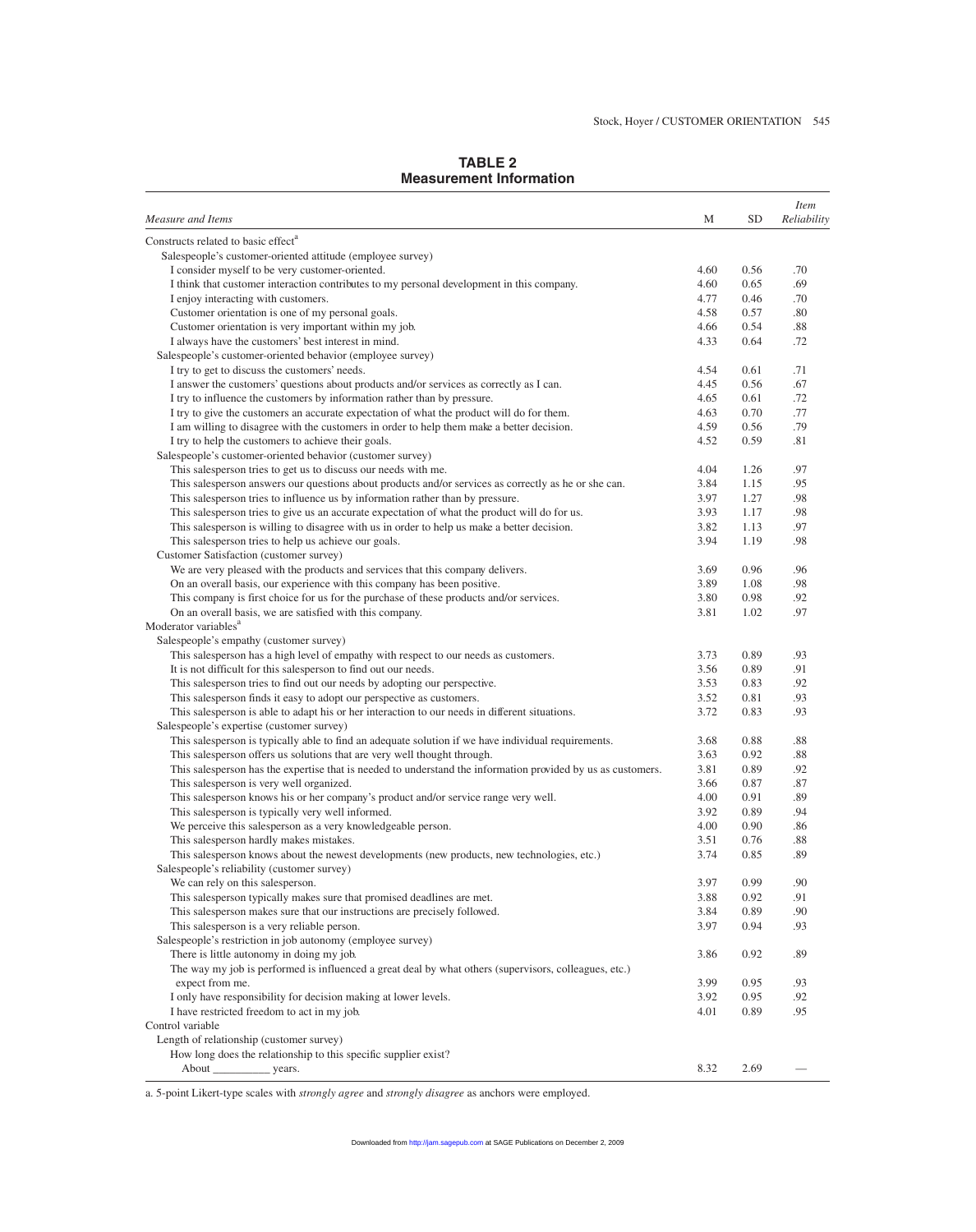interaction. Items covered aspects such as the ability to understand customer needs and adopt a customer perspective. *Expertise* was assessed with an expanded scale of "salesperson expertise" developed by Doney and Cannon (1997). Based on salespeople interviews and salesperson expertise literature (Brown and Swartz 1989), we determined that the important facets of expertise in a customeremployee interaction were the following: being well informed about the company's product and/or service line, the salesperson's self-organization, and conceptual problem-solving skills. The final scale consisted of nine items.

The third employee characteristic,*reliability*, was measured with a four-item scale. Scale development was based on work related to the Reliability Scale developed by Parasuraman et al. (1988). The scale for measuring *restriction in job autonomy* included four items that were generated based on previous research of job autonomy (Barrick and Mount 1993; O'Reilly 1989). Items related to aspects such as level of decision-making responsibility and level of supervisor influence. Finally, the control variable *length of relationship* was measured by one item that captured the age of relationship between the supplier and the customer company in years.

# **RESULTS**

#### **Dimensions of Customer Orientation**

The first hypothesis examined whether there was a distinction between the constructs of customer-oriented attitudes and behaviors. Discriminant validity was tested based on data collected from two perspectives: the first test was based on dyadic data (i.e., assessments of customeroriented attitudes by the salespeople and customeroriented behaviors by customers). Applying the method suggested by Fornell and Larcker (1981), the squared correlation between the constructs of customer-oriented attitude and customer-oriented behavior  $(r^2 = .01)$  was less than the average variance extracted of customer-oriented attitude (.64) and customer-oriented behavior (.91).

To ensure that discriminant validity between the constructs was not primarily due to the fact that different respondents (i.e., salespeople and customers) answered the items, a second test was conducted that was based on single-source data (i.e., assessments of both customeroriented attitudes and behaviors from salespeople). For the single-source data, the squared correlation between the constructs of customer-oriented attitude and customeroriented behavior ( $r^2 = .14$ ) was less than the average variance extracted of customer-oriented attitude (.64) and customer-oriented behavior (.57) as perceived by the salesperson. Thus, according to the criterion established by Fornell and Larcker (1981), these two constructs demonstrate discriminant validity and appear to measure different facets of customer orientation (support Hypothesis 1).

# **Tests of the Attitude-Behavior Model of Customer Orientation**

Having found support for the two dimensions of customer orientation, we examine the hypotheses related to the attitude-behavior model of customer orientation shown in Figure 1. LISREL VIII is used to estimate these effects. The overall fit measures suggest that the data provide a good fit for the hypothesized causal model. The Goodness-of-Fit Index (GFI = .98), Adjusted Goodnessof-Fit Index (AGFI = .96), and Comparative Fit Index (CFI  $= .96$ ;  $df/\chi^2 = 1.67$ ) clearly exceed the threshold values recommended in the extant literature (Bagozzi and Yi 1988; Baumgartner and Homburg 1996). Thus, we conclude that the model fits the data well.

Hypothesis 2 suggests a positive impact of customeroriented attitude on customer-oriented behavior, and this link is supported by the data ( $\gamma_{11} = .23$ ,  $t = 3.79$ ). This finding is particularly interesting because these two constructs are measured on different sides of the dyad (customeroriented attitude is assessed by the salespeople and customer-oriented behavior by the customers). Hypothesis 3 proposed that customer-oriented behavior would have a positive impact on customer satisfaction. This hypothesis is also supported by the data  $(\beta_{21} = .55, t = 9.67)$ . Together, the results for these hypotheses support the indirect effect of customer-oriented attitudes on customer satisfaction through the mediating construct of customer-oriented behavior.

Hypothesis 4 examines whether customer-oriented attitudes directly influence customer satisfaction in addition to the indirect effect through customer-oriented behavior. Support for this hypothesis is in evidence ( $\gamma_{21}$  = .20, *t* = 5.24). In other words, when salespeople have a positive customer-oriented attitude, this creates higher levels of satisfaction among customers. This finding is particularly interesting because the effect of customer-oriented attitudes on customer satisfaction is not totally mediated by customer-oriented behavior. Furthermore, it is important to note that this finding is based on data that were collected from different sides of the dyad. Customer-oriented attitudes were provided by the salespeople, while customer satisfaction was evaluated by their customers. Thus, customers apparently "pick up" the positive attitudes and emotions from salespeople, and this increases their level of satisfaction.

To assess the variance explained in customer satisfaction by customer-oriented attitudes, we compare two models that are different only with respect to the effect of the customer-oriented attitude on customer satisfaction. In the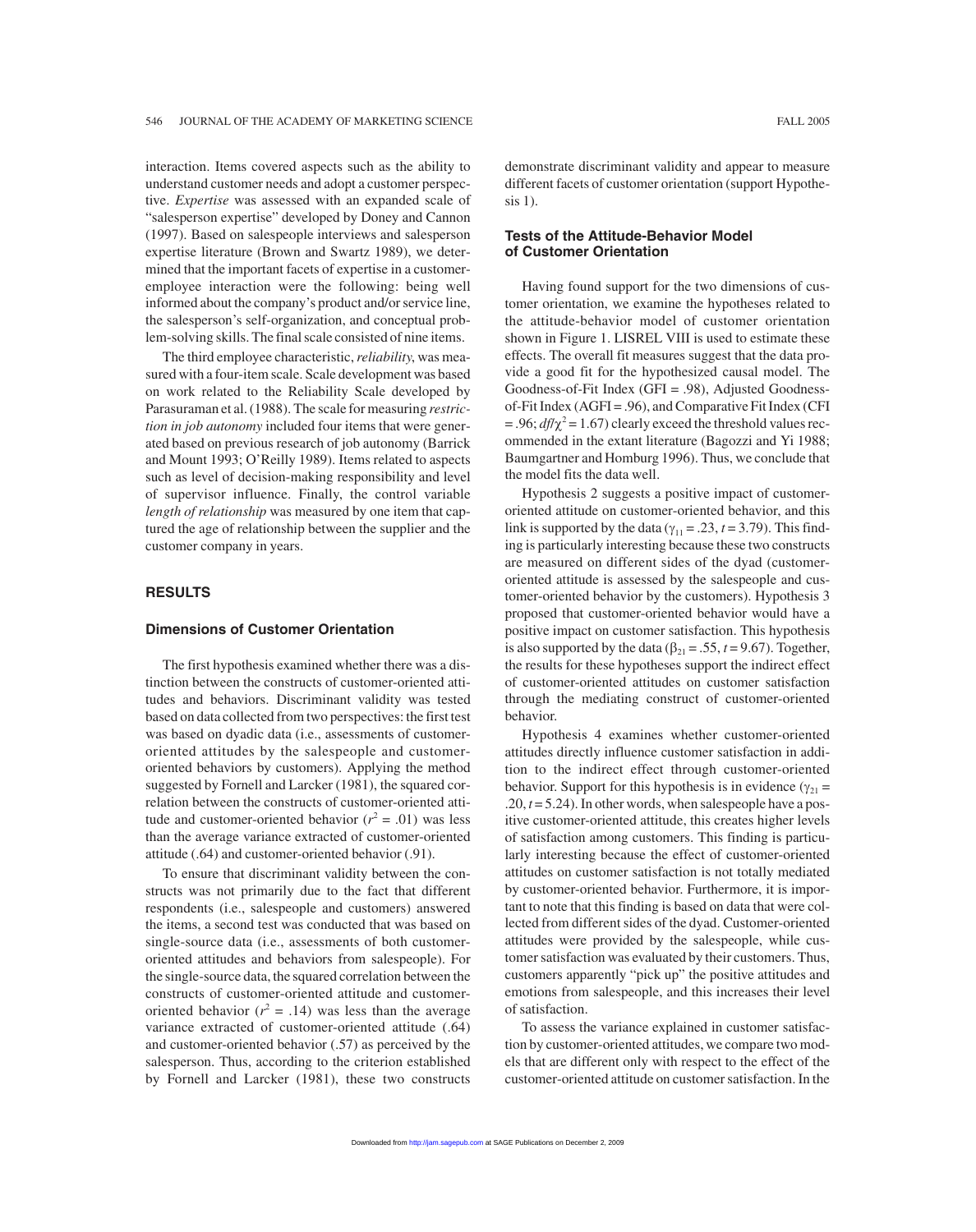|                                             |                                     | nesulls                             |                     |                          |  |  |
|---------------------------------------------|-------------------------------------|-------------------------------------|---------------------|--------------------------|--|--|
|                                             | <b>Moderated Effects</b>            |                                     |                     |                          |  |  |
|                                             |                                     | Moderator Variable                  |                     | Chi-Square Difference    |  |  |
| Salespeople Characteristics                 | Low                                 | High                                | Hypothesized Effect | $(\Delta df = I)$        |  |  |
| Empathy (Hypothesis 5a)                     | $\gamma_{11} = .19$<br>$(t = 3.04)$ | $\gamma_{11} = .39$<br>$(t = 4.21)$ | $^{+}$              | $\text{A}^{2} = 15.32^*$ |  |  |
| Expertise (Hypothesis 5b)                   | $\gamma_{11} = .17$<br>$(t = 2.54)$ | $\gamma_{11} = .29$<br>$(t = 3.11)$ | $^{+}$              | $\lambda^2 = 9.84*$      |  |  |
| Reliability (Hypothesis 5c)                 | $\gamma_{11} = .39$<br>$(t = 3.53)$ | $\gamma_{11} = .51$<br>$(t = 3.53)$ | $^{+}$              | $\text{A}^{2} = 8.59*$   |  |  |
| Restriction in job autonomy (Hypothesis 5d) | $\gamma_{11} = .32$<br>$(t = 4.41)$ | $\gamma_{11} = .16$<br>$(t = 2.61)$ |                     | $\lambda^2 = 9.60^*$     |  |  |

**TABLE 3 Results**

\* Chi-square difference, significant at *p* < .05.

first model, the parameter related to the link between salespeople's customer-oriented attitudes and customer satisfaction is restricted to zero. In the second model, a free estimation of this parameter is allowed. The incremental contribution of customer-oriented attitudes is evaluated in two ways.

First, the chi-square difference between the restricted and the more general model (i.e., model where a free estimation of the parameter of the attitude-satisfaction link was allowed) is compared. Since these are nested models with the general model having one degree of freedom less than the restricted model, the chi-square value will always be lower for the general model than for the restricted model. The question is whether the improvement in chisquare when moving from the restricted to the more general model is significant. This would indicate an incremental contribution of the variable customer-oriented attitude on customer satisfaction. In the present study, we find a significant Chi-square difference of 5.89.

Second, the squared multiple correlations for customer satisfaction of the restricted and the general model are compared. Whereas the squared multiple correlation for customer satisfaction is .23 in the restricted model (i.e., where exclusively customer-oriented behavior was the independent variable), the squared multiple correlation for the general model (i.e., including customer-oriented behaviors and attitudes as independent variables) is .36. On the basis of this analysis, we conclude that customeroriented attitudes do have an incremental contribution to the current behavioral models in the literature.

*Control variable*. Our control variable, length of relationship, bears a positive effect on customer satisfaction. Specifically, the longer the relationship, the more satisfied the customers are with a supplier ( $\gamma_{22} = .08$ ,  $p < .05$ ).

# **Moderator Effects**

Hypotheses 5a-5d examined the effects of four moderating variables on the customer-oriented attitude-behavior link. Three of these moderators (empathy, expertise, and reliability) are hypothesized to strengthen the relationship between customer-oriented attitudes and behavior. As shown in Table 3, support for the moderating effects of these three variables is in evidence.

Specifically, the relationship between salespeople's customer-oriented attitude and customer-oriented behavior (as perceived by customers) is stronger when (a) the empathy of the salesperson is high ( $\gamma_{\text{high}}$  = .39, *p* < .05) versus when it is low  $(\gamma_{low} = .19, p < .05)$ , (b) expertise is high  $(\gamma_{\text{high}} = .29, p < .05)$  versus low  $(\gamma_{\text{low}} = .17, p < .05)$ , and when reliability is high ( $\gamma_{\text{high}} = .51, p < .05$ ) versus low  $(\gamma_{\text{low}} = .39, p < .05)$ . In all three cases, the chi-square differences are significant at the 5 percent level. Thus, salespeople who are more empathetic, expert, and reliable appear to be more powerful transmitters of their positive customer-oriented attitudes to customer-oriented behaviors.

The final moderator, restriction in job autonomy, is hypothesized to weaken the relationship between customer-oriented attitudes and behavior. Support for Hypothesis 5d is also in evidence as the relationship between customer-oriented attitudes and customeroriented behavior is weakened when restriction in job autonomy is high ( $\gamma_{\text{high}} = .16, p < .05$ ) versus when it is low ( $\gamma_{\text{low}} = .32, p < .05$ ). Also, the chi-square difference is significant at the 5 percent level. Salespeople who have restricted job autonomy appear to have a weaker customeroriented attitude-behavior link.

#### **DISCUSSION**

# **Research Issues**

Building on previous research, our study proposes a two-dimensional conceptualization that draws a distinction between customer-oriented attitudes and customeroriented behaviors. The key research contributions of our study are threefold.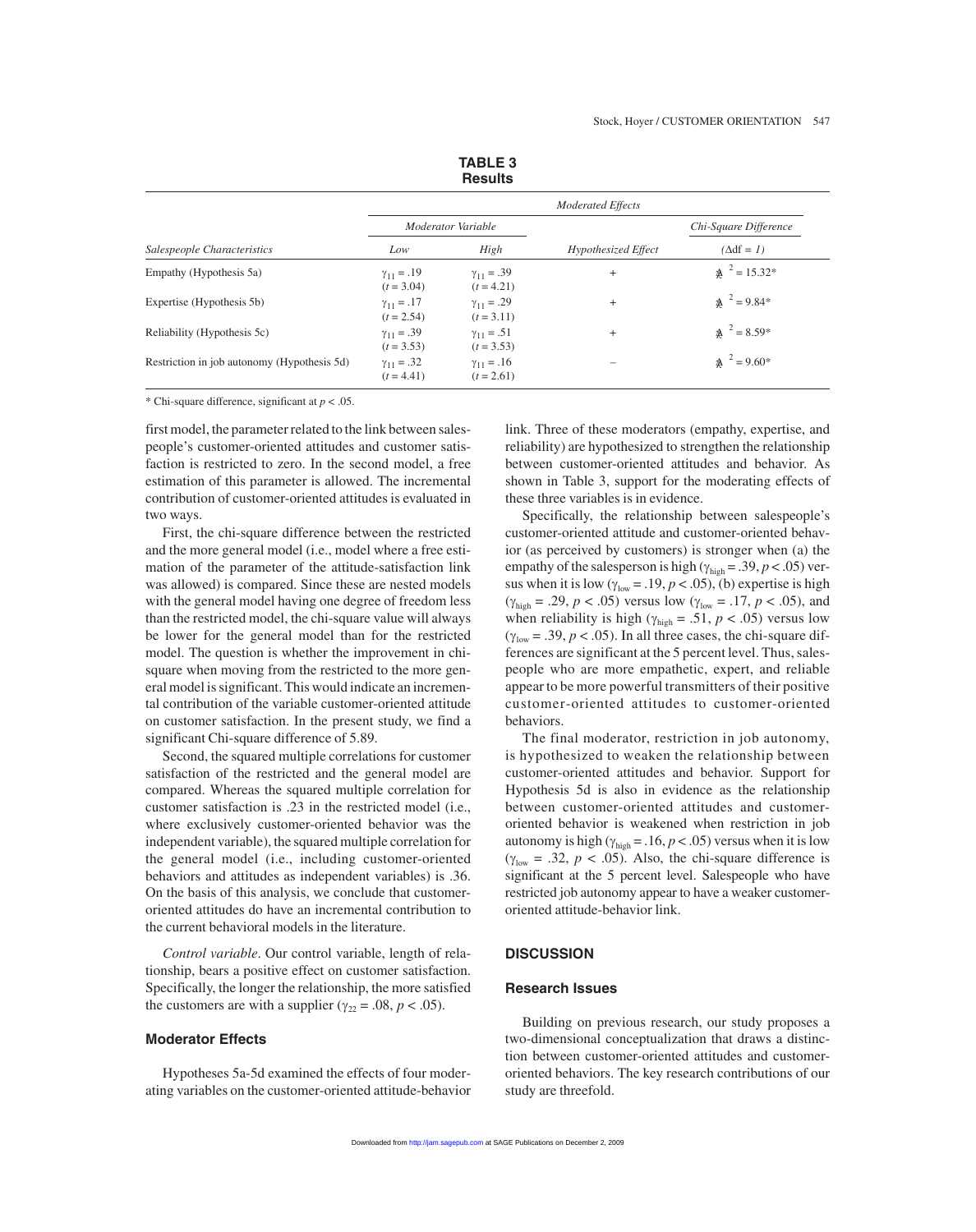First, the results provide support for our twodimensional conceptualization of customer orientation. Our findings show that customer-oriented attitudes are distinct from customer-oriented behaviors in terms of discriminant validity and that they capture different facets of the customer orientation construct. It is worth mentioning that this evidence was provided when measuring attitudes and behaviors from a single source (i.e., salespeople) as well as by measuring the constructs based on dyadic data (i.e., salespeople ratings on customer-oriented attitudes and customer ratings on customer-oriented behavior). Thus, this two-dimensional conceptualization provides a more complete understanding of psychological drivers of customer-oriented behaviors.

Second, our findings show that both customer-oriented attitudes and behaviors have an impact on customer satisfaction. While customer-oriented behaviors have the stronger link to customer satisfaction, customer-oriented attitudes also have a direct effect. Thus, not only are customer-oriented attitudes a driver of customer-oriented behaviors, but they are also a direct antecedent of customer satisfaction. This finding is relevant from a fundamental theoretical perspective because it supports our reasoning based on the concept of emotional contagion (e.g., Hatfield et al. 1992; Pugh 2001; Verbeke 1997). In other words, results are consistent with the notion that salespeople's emotions and feelings are "transferred" over to or "picked up" by the customer. As mentioned previously, it is likely that this phenomenon adds to the positive feelings that surround the evaluation of satisfaction (Westbrook 1987; Westbrook and Oliver 1991).

Thus, the key contribution of our study is that it provides a more complete framework for understanding a customer orientation as it relates to customer satisfaction. While it is true that customer-oriented behaviors are needed to increase customer satisfaction, focusing only on behavior is not enough. This study highlights the equally important role of customer-oriented attitudes. This is very critical because, as mentioned earlier, employees could visibly engage in customer-oriented behaviors but not be committed to these behaviors internally (i.e., the "behavioral compliants"—Peccei and Rosenthal 2000). To successfully implement a customer orientation, employees need to possess a strong customer-oriented attitude and be committed to providing a high level of service to customers. Furthermore, since attitudes can lead to stability in behavior over time, developing customer-oriented attitudes is critical to ensure the long-term success of a customer orientation.

Finally, to acquire deeper insights into the customeroriented attitude-behavior link, the current study investigated four moderator effects. Our results show that the customer-oriented attitude-behavior link is stronger when salespeople are more empathetic, reliable, and knowledgeable. In contrast, the link is weaker when job autonomy is restricted. These findings make an important contribution to the literature because they provide deeper insights into the conditions under which customer-contact employees are able to transfer their customer-oriented attitudes into consistent behaviors. In other words, our study demonstrates that individuals vary in their ability to adopt a customer-oriented attitude, and we identify several critical factors that explain this variability. One area for future research is seen in the investigation of other moderator variables, such as company characteristics (e.g., culture, values) and customer characteristics (e.g., trust, involvement) that affect the strength of this link.

#### **Managerial Issues**

The results of the present study have important managerial implications. The first and most important implication is that approaches to influence customer orientation at the level of individual employees should focus not only on customer-oriented behaviors but also address underlying attitudes.

Avoiding an exclusive focus on customer-oriented behaviors is important for two additional reasons: First, as mentioned earlier, a focus on behavior only could lead to a superficial customer orientation where salespeople visibly engage in customer-oriented behaviors but are not committed to these behaviors internally (as mentioned earlier, the "behavioral complaints"—Peccei and Rosenthal 2000). To fully implement a customer orientation, salespeople need to possess both customer-oriented attitudes *and* behaviors. Second, since attitudes are known to be more stable than behaviors (Williams and Wiener 1996), influencing employees' customer-oriented attitudes allows the company to establish a more continuous and stable customer orientation among salespeople than merely focusing on behaviors. As a consequence, managers could invest less time and energy in monitoring customer-contact personnel because they will generate greater stability.

It must be mentioned, however, that influencing attitudes is not as easy for managers as influencing behaviors. Nevertheless, there are a number of approaches that seem to be promising in terms of promoting customer-oriented attitudes among employees. The most obvious approach is to focus on customer-oriented attitudes when hiring new employees. In other words, applicants can be screened in terms of their orientation toward customers. Salespeople who possess attitudes that are negative toward customers would not be selected for employment since these attitudes may be relatively difficult to change. Those with more positive attitudes would be more attractive for hiring, and these attitudes could be reinforced during training and with proper incentives. On the other hand, when potential employees have more neutral or weak attitudes, these attitudes can be developed through coaching, training, and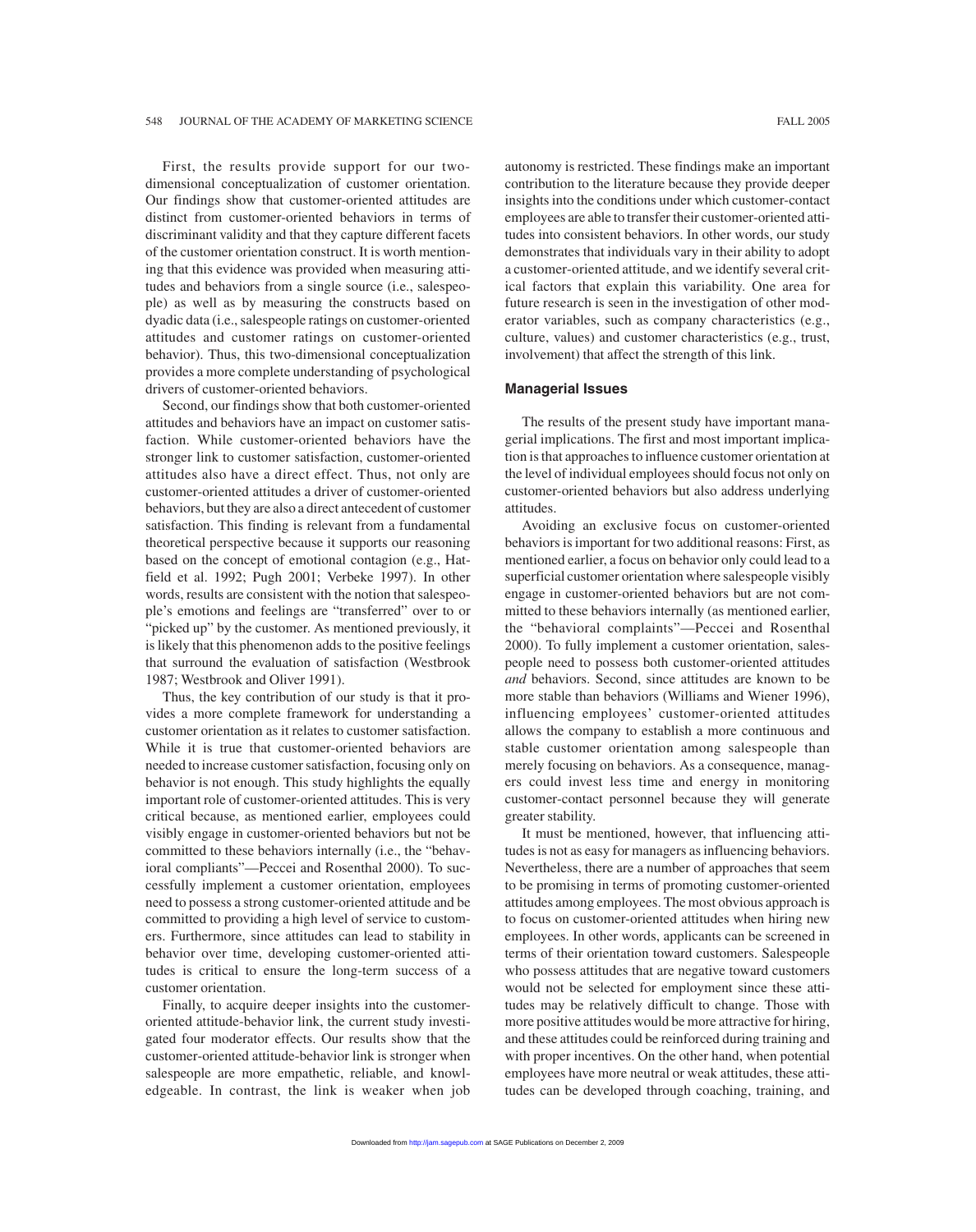incentive programs. These individuals can be educated in terms of why a customer orientation is important to them, the company, and the customer. Since their initial attitudes are not strongly held, it should be possible to develop them through these programs and incentives.

Moreover, managers can influence their employees' customer-oriented attitudes through their leadership style (Hartline et al. 2000; O'Hara et al. 1991). By observing a customer-oriented leadership style, salespeople can "learn" customer-oriented attitudes from their supervisor (e.g., Bandura 1971). In this context, Jones et al. (2003) stated, "A sales manager's behavior is critical in influencing the sales persons'perspectives of the values orientation toward the customer and serving the customer" (p. 326). Also, the individual coaching of salespeople by sales managers has been emphasized as an important technique to influence salespeople's attitudes (Lorge 1999; Rich 1998). In summary, while influencing employees' attitudes is not an easy task for managers, there are a number of approaches that managers can use to foster customeroriented attitudes among their employees.

The results related to our moderator effects also provide interesting managerial implications. The findings suggest that employees with higher levels of empathy, reliability, and expertise may be more able to transfer their customer-oriented attitudes into consistent behaviors, thereby increasing the levels of customer satisfaction. Therefore, to increase their ability to implement or increase a customer orientation, companies may want to screen for empathy and reliability in their hiring process. In addition, higher level of customer knowledge can increase the salesperson's ability to transfer his or her customer-oriented attitudes to his or her customers. Finally, our results show that restriction in job autonomy is an important situational factor that inhibits the transfer of customer-oriented attitudes. This suggests that removing restrictions in job autonomy will also increase the likelihood that salespeople engage in customer-oriented behavior.

# **Limitations and Future Research**

There are several limitations of our study and areas for future research that are worth mentioning. First, in this study, we examined overall satisfaction with the company. In doing so, we intended to capture the overall feelings of the customers toward a supplier. Another relevant type of satisfaction in this context could be in reference to the salesperson. Future research should investigate how this variable is influenced by customer-oriented attitudes and behaviors, as well as how it determines satisfaction with the company. While we feel that our theoretical reasoning and the corresponding hypotheses would also apply in this context, studying this issue empirically is certainly an interesting avenue for future research.

Second, in addition to our measure of satisfaction, other measures of performance may be interesting to investigate. For example, Zinkhan (2002) examined measures of loyalty over time, positive word of mouth, and the longevity of the buyer-seller relationship in the context of relationship marketing. These variables may be relevant in the salesperson-customer dyad context as well.

Third, in this study, we focus on selected situational and salespeople characteristics to gain deeper insights into the relationship between customer-oriented attitudes and behaviors. On the basis of the emotional contagion concept, we argue that these characteristics represent factors that enable a salesperson to transfer his or her customeroriented attitude into adequate customer-oriented behavior. From a conceptual perspective, however, the salespeople characteristics investigated as moderator variables in this study could also be viewed as antecedents of customer-oriented attitudes. Since our analysis is based on multiple group analysis, the presence of such an effect would not affect the findings of our hypotheses testing. Nevertheless, studying the role of these constructs as antecedents of customer-oriented attitudes is an interesting avenue for future research.

Fourth, given the relevance of customer-oriented attitudes revealed in our study, a key topic for future research relates to other factors that influence the adoption of a customer-oriented attitude. It is likely that situational factors would play a key role here. These might include social factors (i.e., do my manager and my fellow employees have this attitude?), training (i.e., is the employee trained to understand why a customer orientation is important and how to implement it?), and the reward structure of the organization (i.e., is the employee rewarded for having this attitude?). Future research is needed to determine the relative influence of all these factors on customer-oriented attitudes. In addition, one could analyze whether these factors have a stronger effect on attitudes or on customeroriented behaviors.

Finally, the surveyed customers were identified by salespeople, and this may have produced a selection bias. Future research of this nature might employ other methods for sampling salespeople and customers. For example, it may be possible to get a complete list of customers from the salespeople and randomly select customers from this list. Alternatively, one could sample customers first and then obtain the name of the salesperson, who could then be interviewed.

# **ACKNOWLEDGMENTS**

The authors thank two anonymous reviewers for their helpful comments on the article. Furthermore, the authors thank Christian Homburg for his insightful comments on a previous version of this article.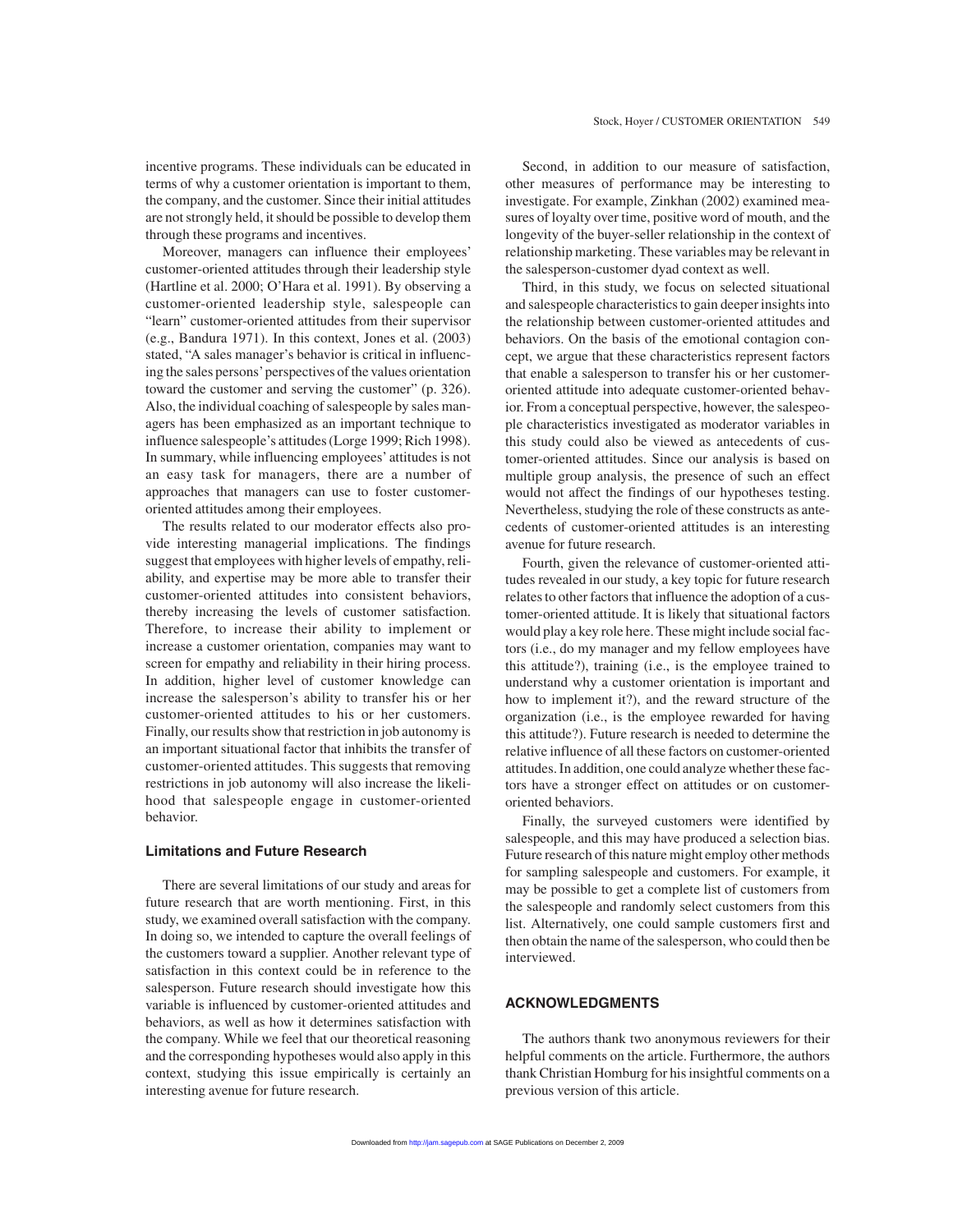# **REFERENCES**

Ajzen, Icek. 1991. "The Theory of Planned Behavior: Some Unsolved Issues." *Organizational Behavior and Human Decision Processes* 50 (2): 179-211.

and Martin Fishbein. 1980. Understanding Attitudes and Predict*ing Social Behaviors*. Englewood Cliff, NJ: Prentice Hall.

- Ambady, Nalini and Robert Rosenthal. 1992. "Thin Slices of Expressive Behavior as Predictors of Interpersonal Consequences: A Meta-Analysis." *Psychological Bulletin* 111 (2): 256-274.
- Bagozzi, Richard and Youjae Yi. 1988. "On the Evaluation of Structural Equation Models." *Journal of the Academy of Marketing Science* 16 (1): 74-97.

-, and Lynn W. Phillips. 1991. "Assessing Construct Validity in Organizational Research." *Administrative Science Quarterly* 36 (3): 421-458.

- Baker, Julie, Michael Levy, and Dhruv Grewal. 1992. "An Experimental Approach to Making Retail Store Environmental Decisions." *Journal of Retailing* 68 (4): 445-460.
- Bandura, Albert. 1971. *Social Learning Theory*. New York: General Learning Press.
- and Daniel Cervone. 1986. "Differential Engagement of Self-Reactive Influences in Cognitive Motivation." *Organizational Behavior and Human Decision Processes* 38 (1): 92-113.
- Barrick, Murray R. and Michael K. Mount. 1993. "Autonomy as a Moderator of the Relationships Between the Big Five Personality Dimensions and Job Performance." *Journal of Applied Psychology* 78 (1): 111-118.
- Barsade, Sigal G. 2002. "The Ripple Effect: Emotional Contagion and Its Influence on Group Behavior." *Administrative Science Quarterly* 47 (4): 644-675.
- Bateman, Thomas S. and Dennis W. Organ. 1983. "Job Satisfaction and the Good Soldier: The Relationship Between Affect and Employee Citizenship." *Academy of Management Journal* 36 (4): 587-595.
- Baumgartner, Hans and Christian Homburg. 1996. "Applications of Structural Equation Modeling in Marketing and Consumer Research: A Review." *International Journal of Research in Marketing* 13 (2): 139-161.
- Bernhardt, Kenneth L., Naveen Donthu, and Pamela A. Kennett. 2000. "A Longitudinal Analysis of Satisfaction and Profitability." *Journal of Business Research* 47 (2): 161-171.
- Bettencourt, Lance A. and Stephen W. Brown. 1997. "Contact Employees: Relationships Among Workplace Fairness, Job Satisfaction and Prosocial Service Behaviors." *Journal of Retailing* 73 (1): 39-61.
- Bhagat, Rabi S. 1981. "Determinants of Performance in an Innovative Organizational Setting: A Longitudinal Analysis." *Journal of Occupational Behavior* 2 (2): 125-138.

1982. "Conditions Under Which Stronger Job Performance-Job Satisfaction Relationships May Be Observed: A Closer Look at Two Situational Contingencies." *Academy of Management Journal* 25 (4): 772-790.

- Boles, James S., Barry J. Babin, Thomas G. Brashear, and Charles Brooks. 2001. "An Examination of the Relationships Between Retail Work Environments, Salesperson Selling Orientation—Customer Orientation and Job Performance." *Journal of Marketing Theory and Practice* 9 (3): 1-13.
- Boorom, Michael L., Jerry R. Goolsby, and Rosemary P. Ramsey. 1998. "Relational Communication Traits and Their Effect on Adaptiveness and Sales Performance." *Journal of the Academy of Marketing Science* 26 (1): 16-30.
- Boulding, William, Ajay Kalra, Richard Staelin, and Valarie A. Zeithaml. 1993. "A Dynamic Process Model of Service Quality: From Expectations to Behavioral Intentions." *Journal of Marketing Research* 30 (1): 7-27.
- Brady, Michael K. and J. Joseph Cronin Jr. 2001. "Customer Orientation: Effects on Customer Service Perceptions and Outcome Behaviors." *Journal of Services Research* 3 (3): 241-251.
- Breckler, Simon J. 1984. "Empirical Validation of Affect, Behavior, and Cognition as Distinct Components of Attitude." *Journal of Personality and Social Psychology* 47:1191-1205.
- Brown, Gene, Unal O. Boya, Neil Humphreys, and Robert E. Widing II. 1993. "Attributes and Behaviors of Salespeople Preferred by Buyers:

High Socializing vs. Low Socializing Industrial Buyers." *Journal of Personal Selling & Sales Management* 13 (1): 25-33.

- Robert E. Widing, and Ronald L. Coulter. 1991. "Customer Evaluation of Retail Salespeople Utilizing the SOCO Scale: A Replication, Extension, and Application." *Journal of the Academy of Marketing Science* 19 (4): 347-351.
- Brown, Steven P. and Robert A. Peterson. 1993. "Antecedents and Consequences of Salesperson Job Satisfaction: A Meta-Analysis and Assessment of Causal Effects." *Journal of Marketing Research* 30 (1): 63-77.
- and ———. 1994. "The Effect of Effort on Sales Performance and Job Satisfaction." *Journal of Marketing* 58 (2): 70-80.
- ——— and Teresa Swartz. 1989. "A Gap Analysis of Professional Service Quality." *Journal of Marketing* 53 (2): 92-98.
- Brown, Tom J., John C. Mowen, Todd Donnavan, and Jane W. Licata. 2002. "The Customer Orientation of Service Workers: Personality Trait Effects on Self- and Supervisor Performance Ratings." *Journal of Marketing Research* 34 (1): 110-119.
- Cannon, Joseph P. and William D. Perreault Jr. 1999. "Buyer-Seller Relationships in Business Markets." *Journal of Marketing Research* 36 (November): 439-460.
- Carman, James M. 1990. "Consumer Perceptions of Service Quality: An Assessment of the SERVQUAL Dimensions." *Journal of Retailing* 66 (1): 33-52.
- Castleberry, Stephen B. and C. David Shepherd. 1993. "Effective Interpersonal Listening and Personal Selling." *Journal of Personal Selling & Sales Management* 13 (1): 35-49.
- Chonko, Lawrence B., Roy D. Howell, and Danny N. Bellenger. 1986. "Congruence in Sales Force Evaluations: Relation to Sales Force Perceptions of Conflict and Ambiguity." *Journal of Personal Selling & Sales Management* 6 (1): 35-48.
- Comer, Lucette B. and Tanya Drollinger. 1999. "Active Empathetic Listening and Selling Success: A Conceptual Framework." *Journal of Personal Selling & Sales Management* 19 (1): 15-29.
- Cronin, Joseph J., Jr. and Steven A. Taylor. 1992. "Measuring Service Quality: A Reexaminiation and Extension." *Journal of Marketing* 56 (3): 55-68.
- Crosby, Lawrence A. and Nancy J. Stephens. 1987. "Effects of Relationship Marketing on Satisfaction, Retention and Prices in the Life Insurance Industry." *Journal of Marketing Research* 24 (4): 404-411.
- Dabholkar, Pratibha A., Wesley J. Johnston, and A. Cathey. 1994. "The Dynamics of Long-Term Business-to-Business Exchange Relationships." *Journal of the Academy of Marketing Science* 22 (2): 130-145.
- Davis, Mark H. 1983. "Measuring Individual Differences in Empathy: Evidence for a Multidimensional Approach." *Journal of Personality and Social Psychology* 44 (1): 113-126.
- Day, Ralph L. and Muzaffer Bodur. 1978. "Consumer Response to Dissatisfaction With Services and Intangibles." *Advances in Consumer Research* 5 (1): 263-272.
- Deshpandé, Rohit, John U. Farley, and Frederick E. Webster Jr. 1993. "Corporate Culture, Customer Orientation, and Innovativeness in Japanese Firms: A Quadrad Analysis." *Journal of Marketing* 57 (January): 23-27.
- Dobbin, Frank and Terry Boychuk. 1999. "National Employment Systems and Job Autonomy: Why Job Autonomy Is High in the Nordic Countries and Low in the United States, Canada, and Australia." *Organization Studies* 20 (2): 257-291.
- Donavan, D. Todd, Tom J. Brown, and John C. Mowen. 2004. "Internal Benefits of Service-Worker Customer Orientation: Job Satisfaction, Commitment, and Organizational Citizenship Behaviors." *Journal of Marketing* 68 (1): 128-146.
- Doney, Patricia M. and Joseph P. Cannon. 1997. "An Examination of the Nature of Trust in Buyer-Seller Relationships." *Journal of Marketing* 61 (2): 35-51.
- Dwyer, F. Robert, Paul H. Schurr, and Sejo Oh. 1987. "Developing Buyer-Seller Relationships." *Journal of Marketing* 51 (April): 11-27.
- Fazio, Russell H. and Mark P. Zanna. 1981. "Direct Experience and Attitude—Behavior Consistency." In *Advances in Experimental Social Psychology*. Ed. L. Berkowitz. New York: Academic Press.
- Fishbein, Martin. 1967. "Consideration of Beliefs, Attitudes, and Their Relationships". In *Current Studies in Social Psychology*. Eds. I. D. Steiner and M. Fishbein. New York: Holt, Rinehart & Winston, 65- 89.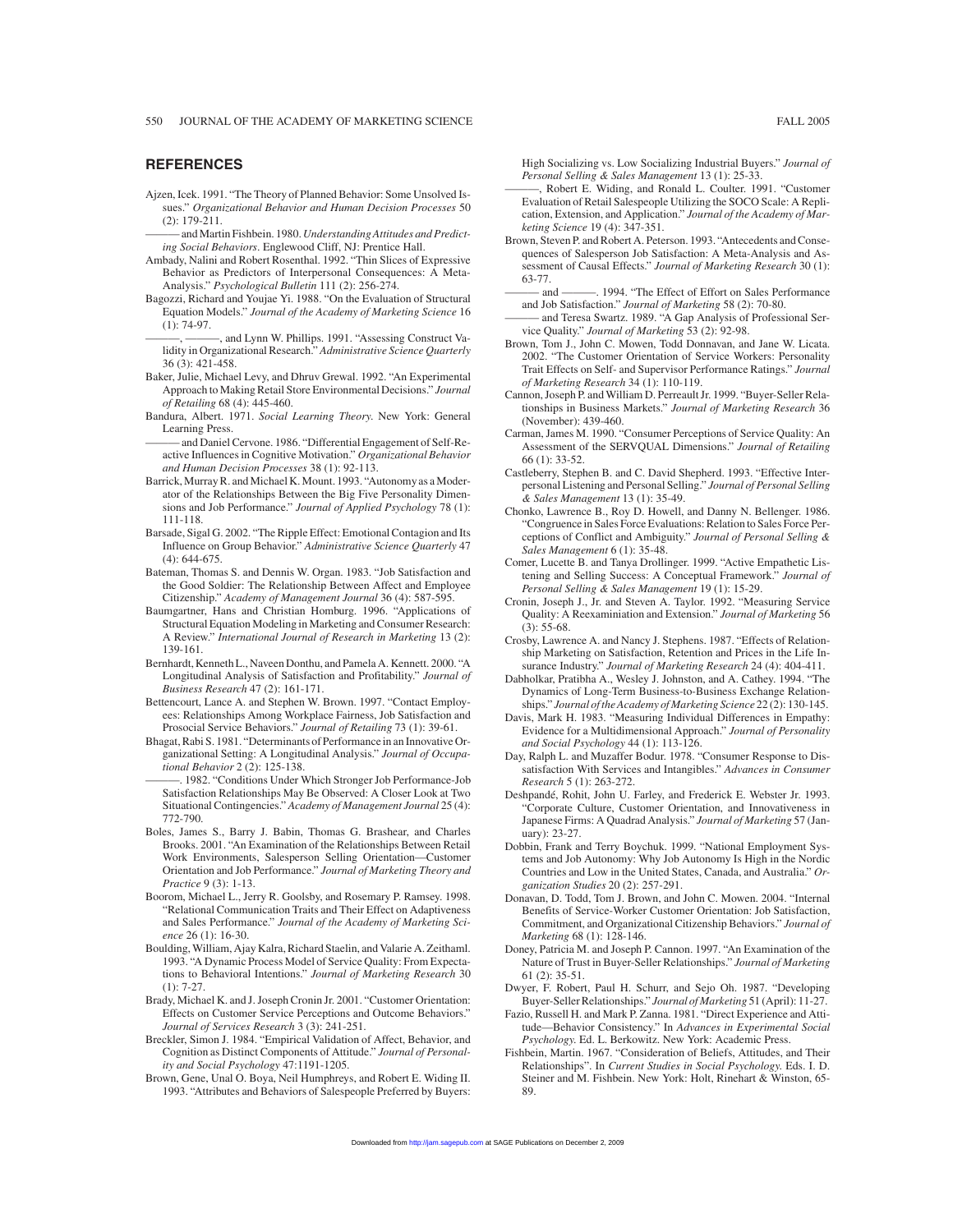——— and Icek Ajzen. 1975. *Belief, Attitude, Intention, and Behavior: An Introduction to Theory and Research*. Reading, MA: Addison-Wesley.

- Forgas, Joseph P. 1995. "Mood and Judgment: The Affect Infusion Model." *Psychological Bulletin* 117 (1): 39-66.
- Fornell, Claes and David F. Larcker. 1981. "Evaluating Structural Equation Models With Unobservable Variables and Measurement Error." *Journal of Marketing Research* 18 (February): 39-50.
- Ganesan, Shankar. 1984. "Determinants of Long-Term Orientation in Buyer-Seller Relationships." *Journal of Marketing* 58 (April): 1-19.
- Garland, Barbara C., Michael D. Reilly, and Robert A. Westbrook. 1989. "The Influence of Client Orientation on New Users'Satisfaction With an On-Line Information Retrieval Service." *Journal of Professional Services Marketing* 4 (2): 39-49.
- Gerbing, David W. and James C. Anderson. 1988. "An Updated Paradigm for Scale Development Incorporating Unidimensionality and Its Assessment." *Journal of Marketing Research* 25 (May): 186-192.
- Goff, Brent G., James S. Boles, Danny N. Bellinger, and Carrie Stojack. 1997. "The Influence of Salesperson Selling Behaviors on Customer Satisfaction With Products." *Journal of Retailing* 73 (2): 171-181.
- Goldstein, Arnold P. and Gerald Y. Michaels. 1985. *Empathy—Development, Training, and Consequences*. Hillsdale, NJ: Lawrence Erlbaum.
- Grewal, Dhruv and Arun Sharma. 1991. "The Effect of Salesforce Behavior on Customer Satisfaction: An Interactive Framework." *Journal of Personal Selling & Sales Management* 11 (3): 13-23.
- Gump, Brooks B. and James A. Kulik. 1997. "Stress, Affiliation, and Emotional Contagion." *Journal of Personality and Social Psychology* 72 (February): 305-319.
- Hansen, Flemming. 1981. "Hemispheral Lateralization: Implications for Understanding Consumer Behavior." *Journal of Consumer Research* 8 (1): 23-36.
- Hartline, Michael D., James G. Maxham III, and Daryl O. McKee. 2000. "Corridors of Influence in the Dissemination of Customer-Oriented Strategy to Customer Contact Service Employees." *Journal of Marketing* 64 (April): 35-50.
- Hatfield, Elaine, John T. Cacioppo, and Richard L. Rapson. 1992. *Emotional Contagion*. Cambridge, UK: Cambridge University Press.
- Higgins, Linda and Lillian M. Range. 1996. "Does Information That a Suicide Victim Was Psychiatrically Disturbed Reduce Likelihood of Contagion?" *Journal of Applied Social Psychology* 26 (9): 781-785.
- Hochschild, Arlie R. 1983. *The Managed Heart*. Los Angeles: University of California Press.
- Hoffman, Douglas K., and Thomas N. Ingram. 1991. "Creating Customer-Oriented Employees: The Case in Home Health Care." *Journal of Human Capacity Management* 11 (2): 24-32.
- and ———. 1992. "Service Provider Job Satisfaction and Customer-Oriented Performance." *Journal of Services Marketing* 6 (2): 68-78.
- Hogan, Juyce and Robert Hogan. 1984. "How to Measure Service Orientation." *Journal of Applied Psychology* 69 (1): 167-173.
- Homburg, Christian and Christian Pflesser. 2000. "A Multiple Layer Model of Market-Oriented Organizational Culture: Measurement Issues and Performance Outcomes." *Journal of Marketing Research* 37 (4): 459-478.
- and Ruth M. Stock. 2004. "The Link Between Salespeople's Job Satisfaction and Customer Satisfaction in a Business-to-Business Context: A Dyadic Analysis." *Journal of the Academy of Marketing Science* 32 (2): 144-158.
- Howard, Daniel J. and Charles Gengler. 2001. "Emotional Contagion Effects of Product Attitudes." *Journal of Consumer Research* 28 (September): 189-201.
- Jamieson, D. W. and M. P. Zanna. 1989. "Need for Structure in Attitude Formation and Expression." In *Attitude Structure and Function*. Eds. A. R. Pratkanis, S. J. Breckler, and A. G. Greenwald. Hillsdale, NJ: Lawrence Erlbaum, 383-406.
- Johnson, Michael D. and Claes Fornell. 1991. "A Framework for Comparing Customer Satisfaction Across Individuals and Product Categories." *Journal of Economic Psychology* 12 (2): 267-286.
- Jones, Eli, Paul Busch, and Peter Dacin. 2003. "Firm Market Orientation and Salesperson Customer Orientation: Interpersonal and Intrapersonal Influences on Customer Service and Retention in

Business-to-Business Buyer-Seller Relationships." *Journal of Business Research* 56 (4): 323-340.

- Jöreskog, Karl G. and Dag Sörbom. 1993. *LISREL 8, A Guide to the Program and Applications*. Chicago: SPSS Inc.
- Joshi, Ashwin W. and Sheila Randall. 2001. "The Indirect Effects of Organizational Controls on Salesperson Performance and Customer Orientation." *Journal of Business Research* 54 (1): 1-9.
- Kennedy, Karen N., Jerry R. Goolsby, and Eric J. Arnould. 2003. "Implementing a Customer Orientation: Extension of Theory and Application." *Journal of Marketing* 67 (4): 67-87.
- ———, Felicia G. Lassk, and Jerry R. Goolsby. 2002. "Customer Mind-Set of Employees Throughout the Organization." *Journal of the Academy of Marketing Science* 30 (2): 159-171.
- Kohli, Ajay K. and Bernard J. Jaworski. 1990. "Market Orientation: The Construct, Research Propositions, and Managerial Implication." *Journal of Marketing* 54 (April): 1-18.
- Levy, David A. 1992. "The Liverating Effects of Interpersonal Influence: An Empirical Investigation of Disinhibitory Contagion." *Journal of Social Psychology* 132 (4): 469-473.
- Lorge, Sarah. 1999. "Teach Your Managers Well." *Sales and Marketing Management* 151 (June): 40-46.
- Marsden, Paul. 1998. "Memetics and Social Contagion: Two Sides of the Same Coin?" *Journal of Memetics—Evolutionary Models of Information Transmission* 2 (1): 68-86.
- Mengüç, Bülent. 1996. "The Influence of the Market Orientation of the Firm on Sales Force Behavior and Attitudes: Further Empirical Results." *International Journal of Research in Marketing* 13 (3): 277-291.
- Mervis, Carolyn B. and Eleanor Rosch. 1981. "Categorization of Natural Objects." *Annual Review of Psychology* 32:89-115.
- Michaels, Ronald E. and Ralph L. Day. 1985. "Measuring Customer Orientation of Salespeople: A Replication With Industrial Buyers." *Journal of Marketing Research* 22 (November): 443-446.
- Morgan, Neil A. and Nigel F. Piercy. 1998. "Interactions Between Marketing and Quality at the SBU Level: Influences and Outcomes." *Journal of the Academy of Marketing Science* 26 (3): 190-208.
- Mullen, Michael R. 1995. "Diagnosing Measurement Equivalence in Cross-National Research." *Journal of International Business Studies* 26 (3): 631-654.
- Obermiller, Carl. 1985. "Varieties of Mere Exposure: The Effects of Processing Style of Repetition on Affective Response." *Journal of Consumer Research* 12 (1): 17-30.
- O'Hara, Bradley S., James S. Boles, and Mark W. Johnston. 1991. "The Influence of Personal Variables on Salesperson Selling Orientation." *Journal of Personal Selling & Sales Management* 11 (Winter): 61-67.
- O'Reilly, Charles O. 1989. "Corporations, Culture, and Commitment: Motivation and Social Control in Organizations." *California Management Review* 31 (4): 9-25.
- Parasuraman, A., Valarie A. Zeithaml, and Leonard L. Berry. 1985. "A Conceptual Model of Service Quality and Its Implications for Future Research." *Journal of Marketing* 49 (Fall): 41-50.
- -, and ———. 1988. "SERVQUAL: A Multiple-Item Scale for Measuring Consumer Perceptions of Service Quality." *Journal of Retailing* 64 (1): 12-39.
- and ———, 1991. "Refinement and Reassessment of the SERVQUAL Scale." *Journal of Retailing* 67 (4): 421-450.
- -, and ———, 1994. "Reassessment of Expectations as a Comparison Standard in Measuring Service Quality: Implications for Further Research." *Journal of Marketing* 58 (January): 111-124.
- Peccei, Riccardo and Patrice Rosenthal. 1997. "The Antecedents of Employee Commitment to Customer Service: Evidence From a UK Service Context." *International Journal of Human Resource Management* 8 (1): 66-86.
- ——— and ———. 2000. "Front-Line Responses to Customer Orientation Programs: A Theoretical and Empirical Analysis." *International Journal of Resource Management* 11 (3): 562-590.
- and 2001. "Delivering Customer-Oriented Behavior Through Empowerment: An Empirical Test of HRM Assumptions." *Journal of Management Studies* 38 (6): 831-855.
- Pettijohn, Charles E., Linda S. Pettijohn, and R. Stephen Parker. 1997. "An Exploratory Analysis of the Impact of Salesperson Customer-Orientation on Sales Force Productivity." *Journal of Customer Service in Marketing and Management* 3 (4): 5-23.